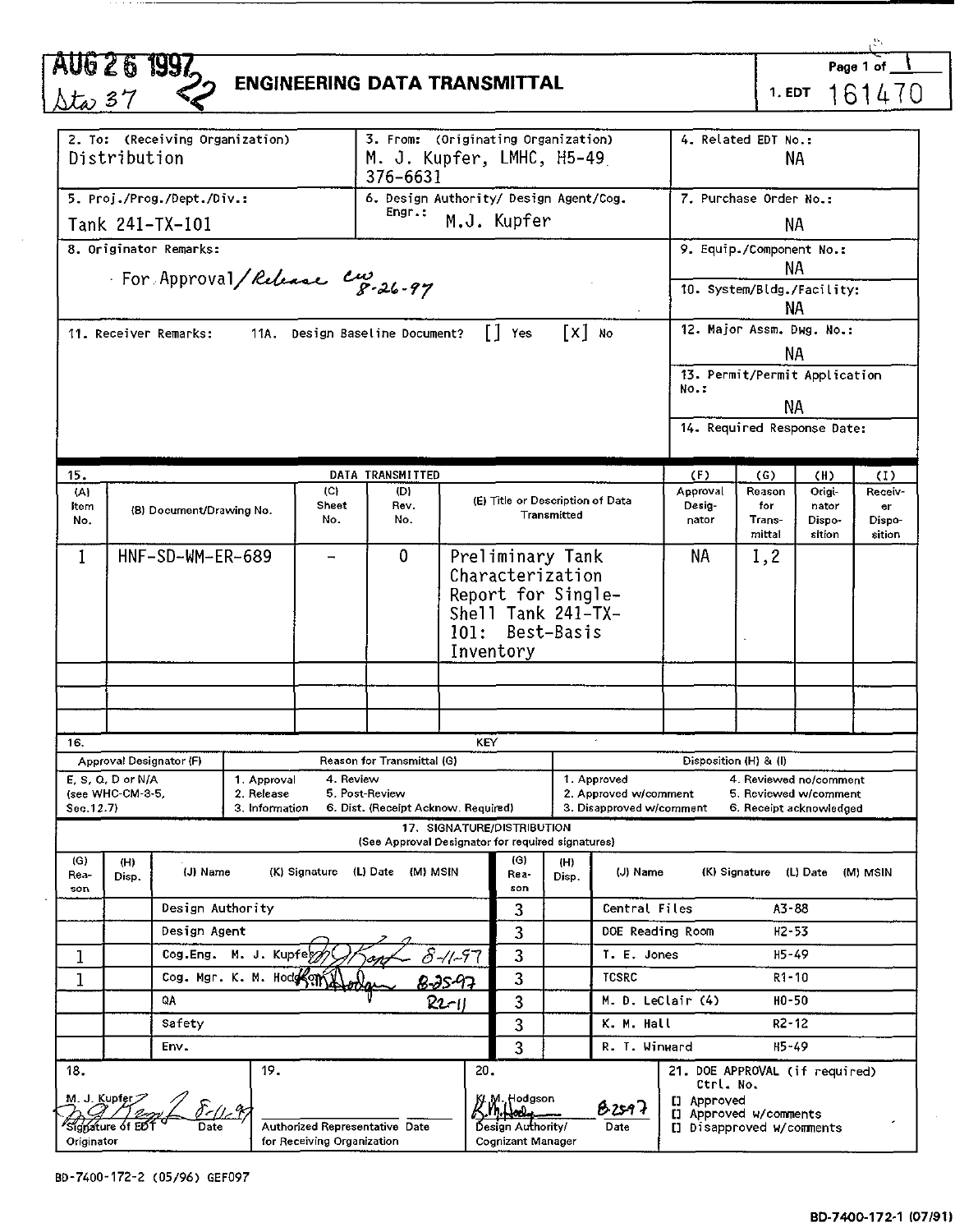## Preliminary Tank Characterization Report for Single-Shell Tank 241-TX-101: Best-Basis Inventory

**T. E. Jones (Meier Associates), R. T. Winward (Meier Associates), and M. J. Kupfer**

Lockheed Martin Hanford Corporation, Richland, WA 99352 U.S. Department of Energy Contract DE-AC06-96RL13200

| EDT/ECN: 161470     | UC: 712                    |  |
|---------------------|----------------------------|--|
| Org Code: $746/D$   | Charge Code: N4G3A         |  |
| B&R Code: EW3120074 | Total Pages: 31 cm g-26-97 |  |

Key Words: TCR, best-basis inventory

Abstract: • An effort is underway to provide waste inventory estimates that will serve as standard characterization source terms for the various waste management activities. As part of this effort, an evaluation of available information for single-shell tank 241-TX-101 was performed, and a best-basis inventory was established. This work follows the methodology that was established by the standard inventory task.

TRADEMARK DISCLAIMER. Reference herein to any specific commercial product, process, or service by trade name, trademark, manufacturer, or otherwise, does not necessarily constitute or imply its endorsement, recommendation, or favoring by the United States Government or any agency thereof or its contractors or subcontractors.

Printed in the United States of America. To obtain copies of this document, contact: Document Control Services, P.O. Box 950, Mailstop H6-08, Richland WA 99352, Phone (509) 372-2420; Fax (509) 376-4989.

**t-Ak -97** Date



#### Approved for Public Release

A-6400-073 (01/97) GEF321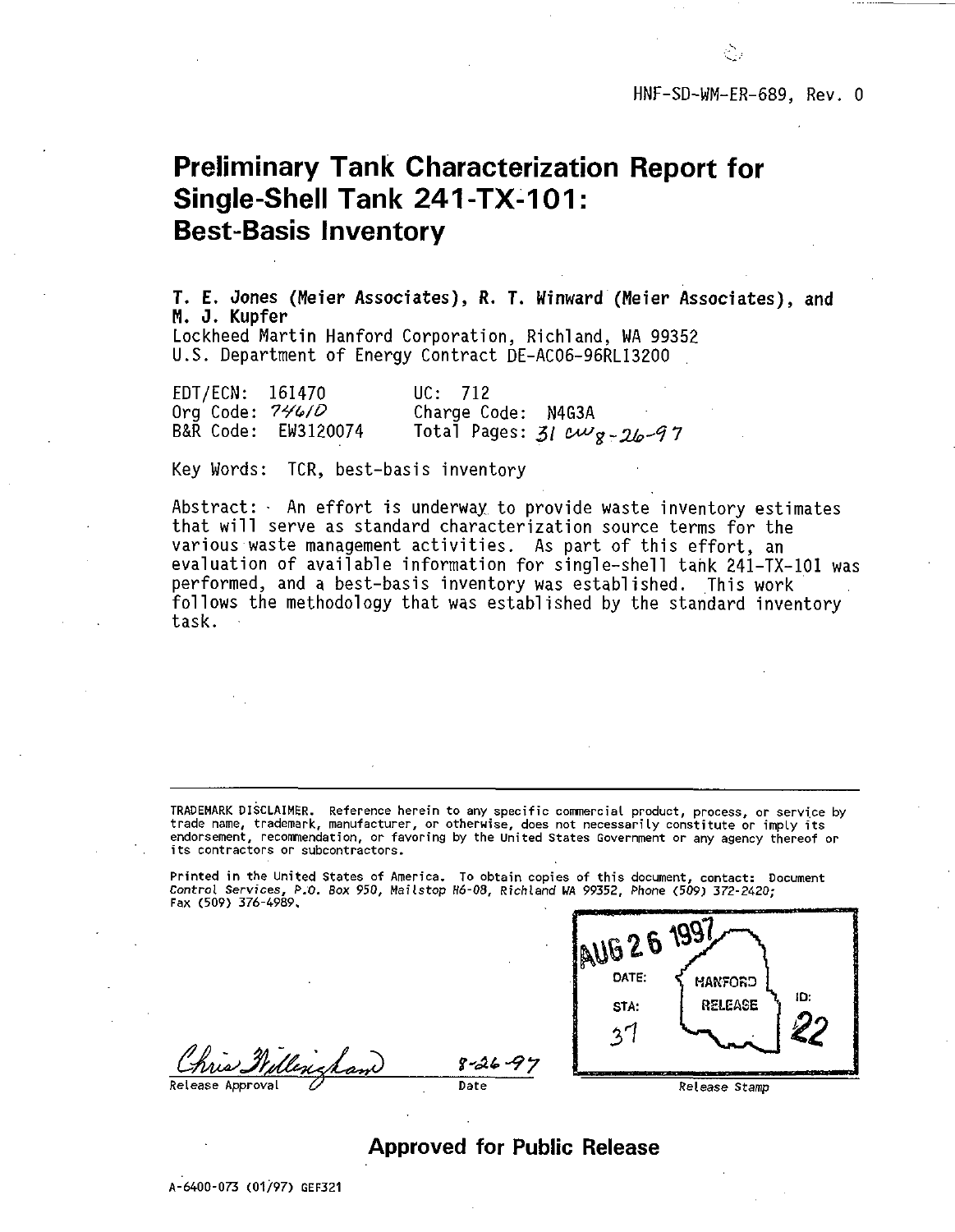# PRELIMINARY TANK CHARACTERIZATION REPORT FOR SINGLE-SHELL TANK 241-TX-101: BEST-BASIS INVENTORY

April 1997

M. J. Kupfer Lockheed Martin Hanford Corporation Richland, Washington

> T. E. Jones R. T. Winward Meier Associates Richland, Washington

Prepared for U.S. Department of Energy Richland, Washington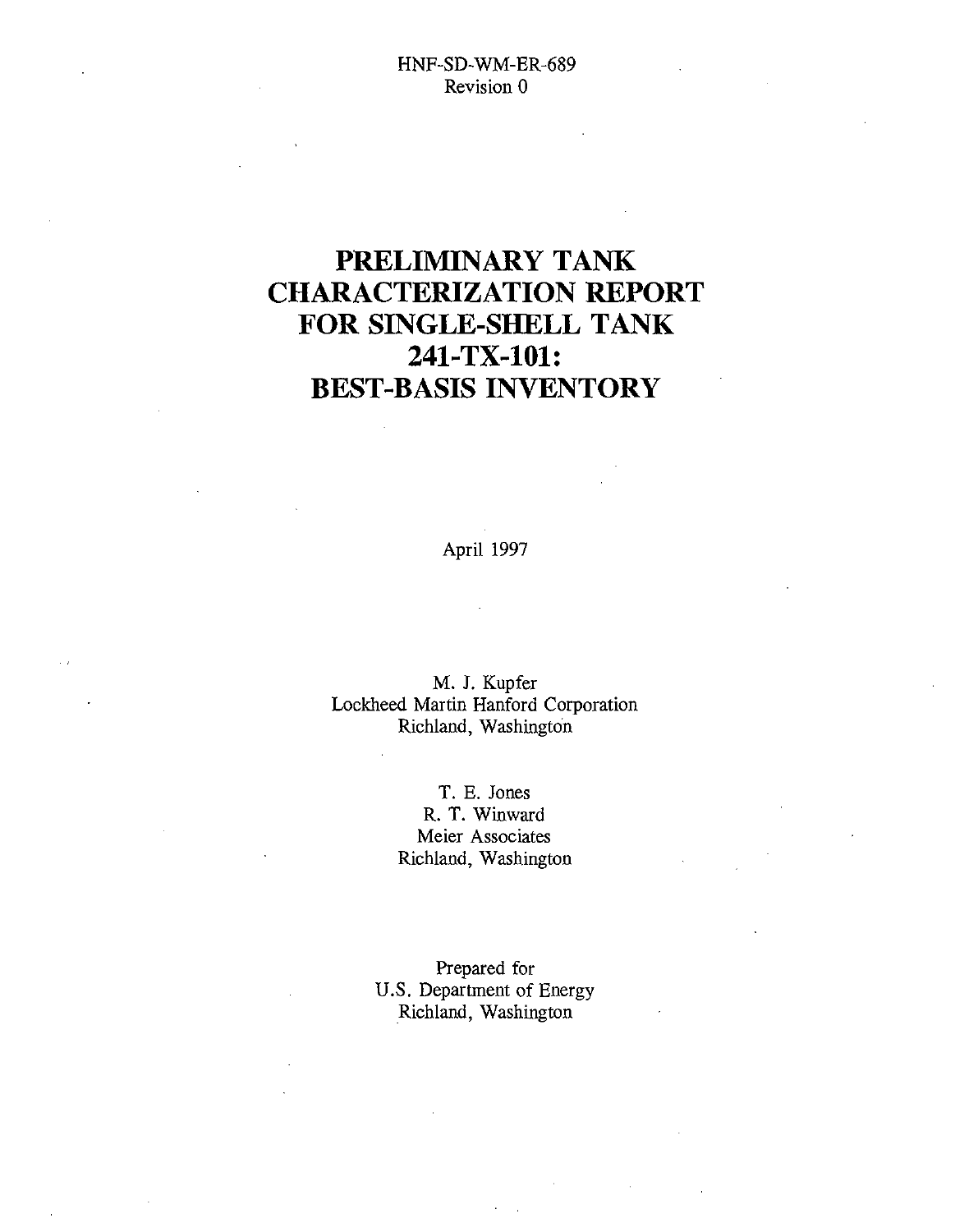### **PRELIMINARY TANK CHARACTERIZATION REPORT FOR SINGLE-SHELL TANK 241-TX-lOl: BEST-BASIS INVENTORY**

This document is a preliminary Tank Characterization Report (TCR). It only contains the current best-basis inventory (Appendix D) for single-shell tank 241-TX-lOl. No TCRs have been previously issued for this tank, and current core sample analyses are not available. The best-basis inventory, therefore, is based on an engineering assessment of waste type, process flowsheet data, early sample data, and/or other available information.

The *Standard Inventories of Chemicals and Radionuclides in Hanford Site Tank Wastes* (Kupfer et al. 1997) describes standard methodology used to derive the tank-by-tank best-basis inventories. This preliminary TCR will be updated using this same methodology when additional data on tank contents become available.

### **REFERENCE**

Kupfer, M. J., A. L. Boldt, B. A. Higley, K. M. Hodgson, L. W. Shelton, B. C. Simpson, and R. A. Watrous (LMHC), S. L. Lambert, and D. E. Place (SESC), R. M. Orme (NHC), G. L. Borsheim (Borsheim Associates), N. G. Colton (PNNL), M. D. LeClair (SAIC), R. T. Winward (Meier Associates), and W. W. Schulz (W\*S Corporation), 1997, *Standard Inventories of Chemicals and Radionuclides in Hanford Site Tank Wastes,* HNF-SD-WM-TI-740, Rev. 0, Lockheed Martin Hanford Corporation, Richland, Washington.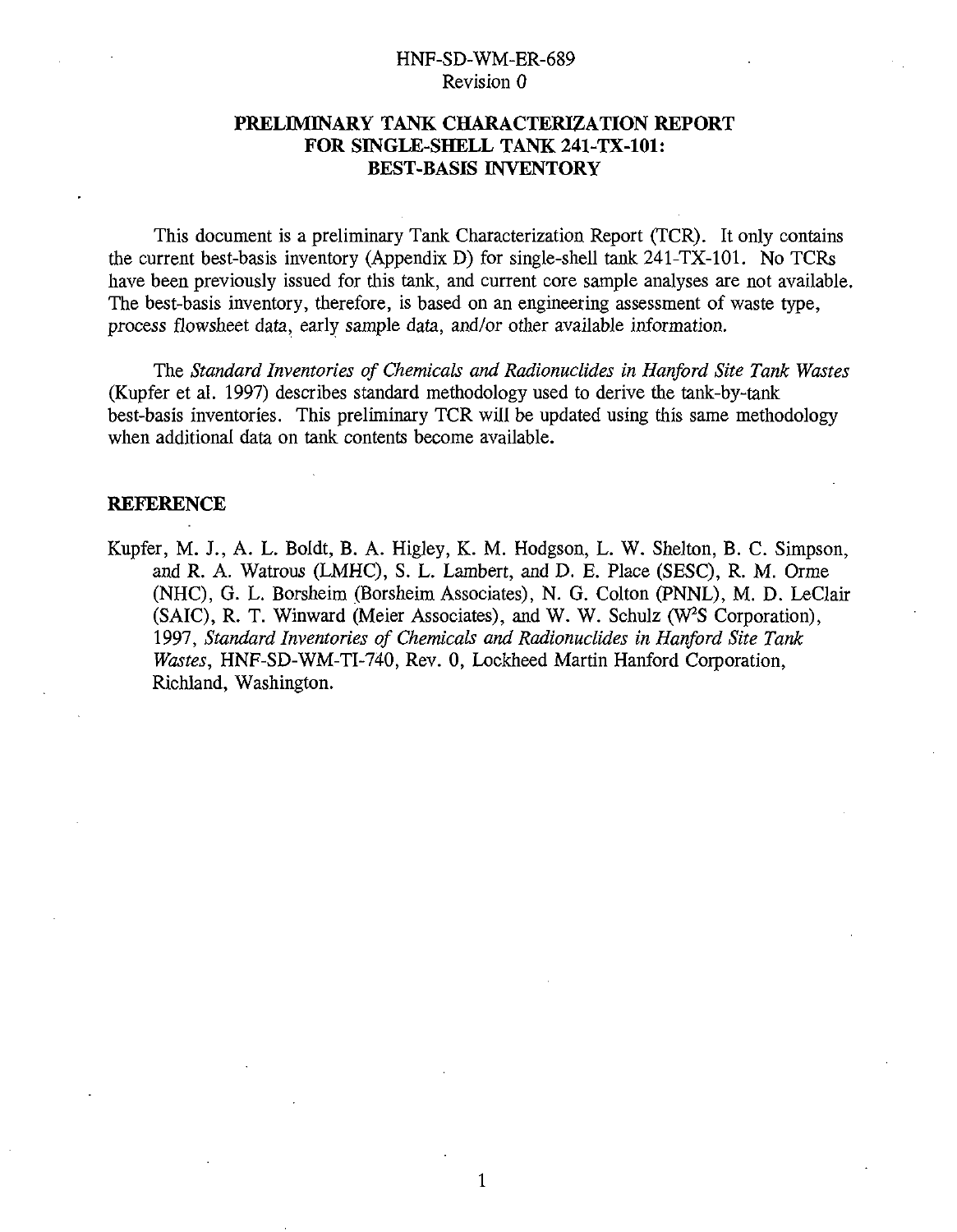This page intentionally left blank.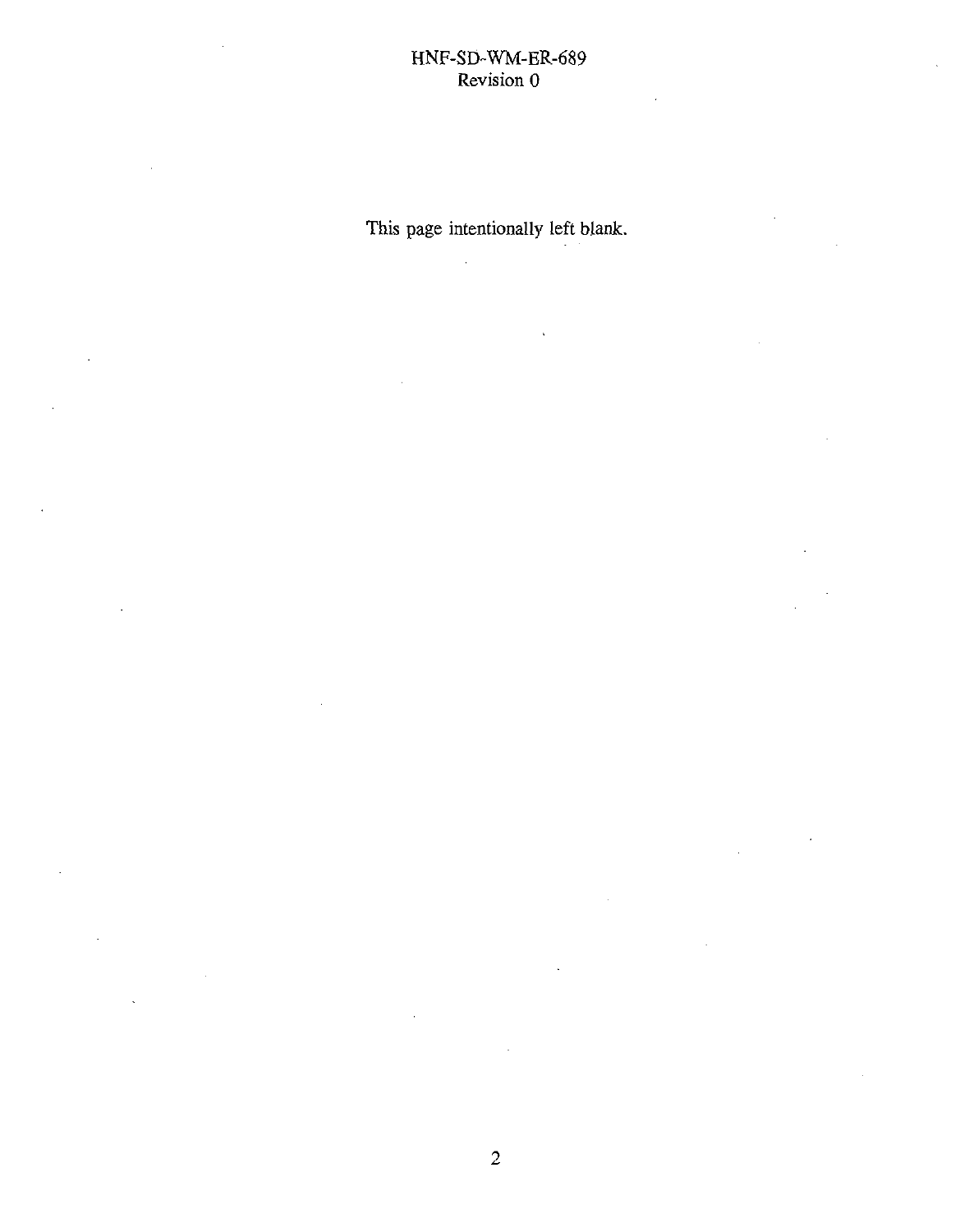## APPENDIX D

# EVALUATION TO ESTABLISH BEST-BASIS INVENTORY FOR SINGLE-SHELL TANK 241-TX-lOl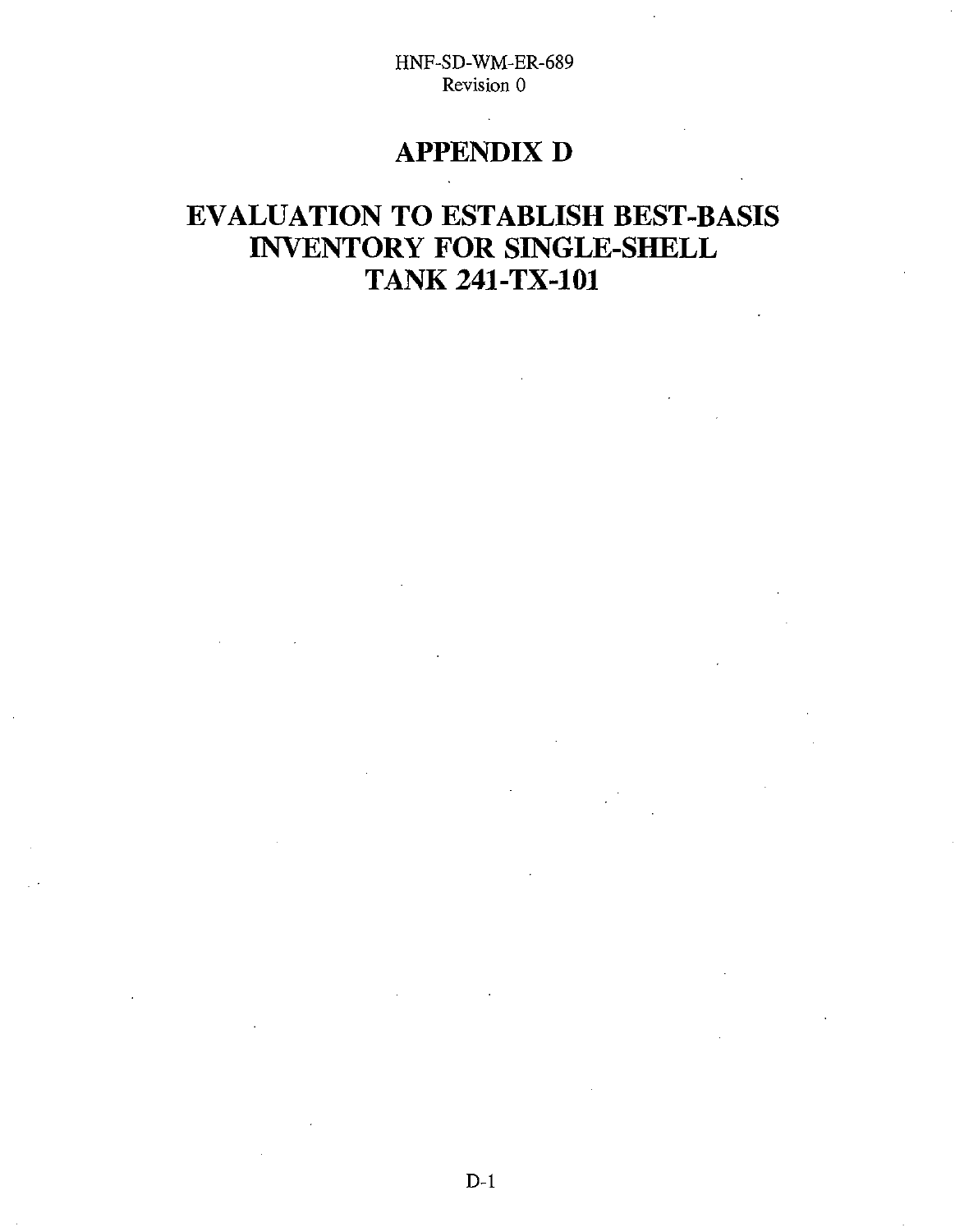This page intentionally left blank.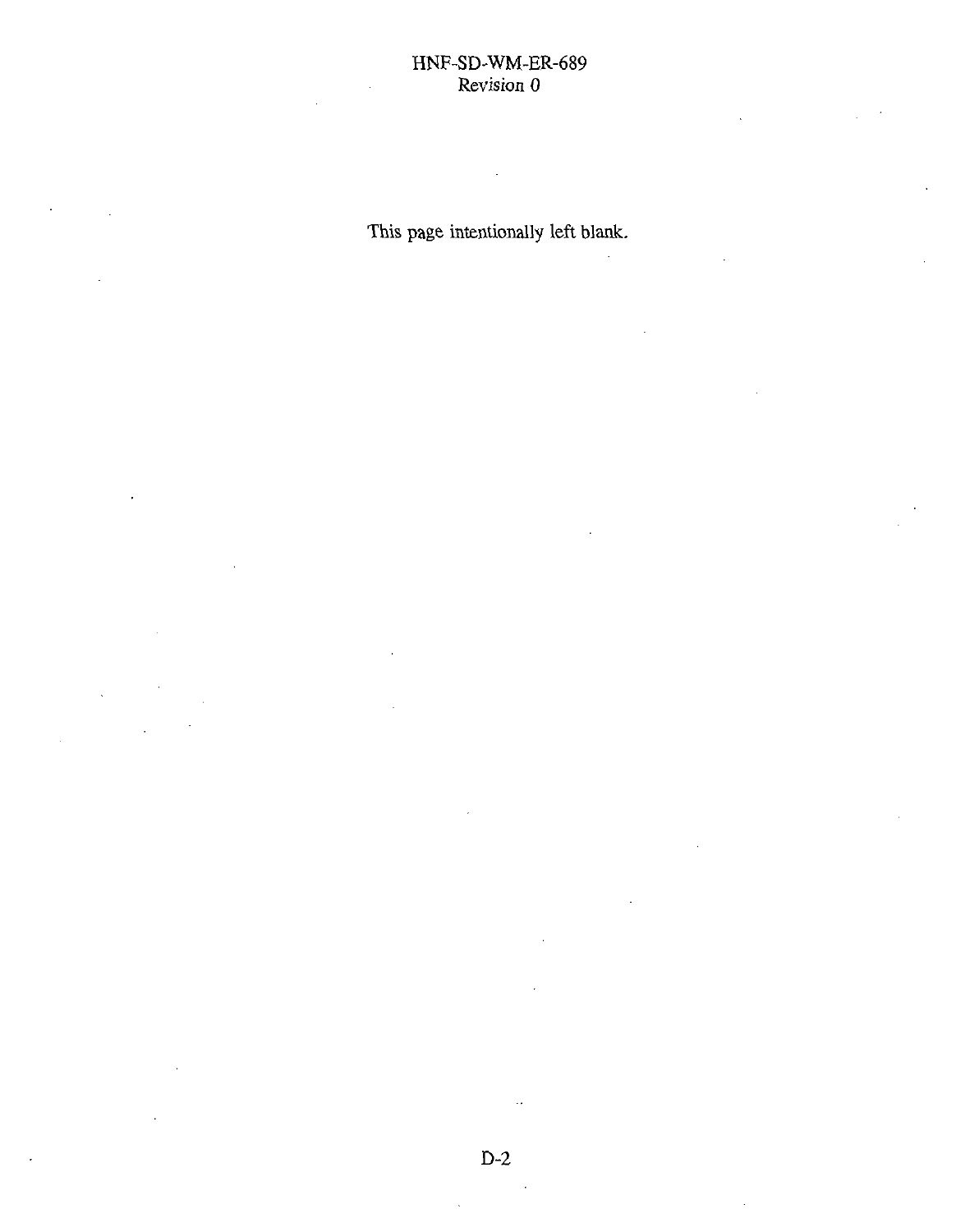#### **APPENDIX D**

## **EVALUATION TO ESTABLISH BEST-BASIS INVENTORY FOR SINGLE-SHELL TANK 241-TX-lOl**

An effort is underway to provide waste inventory estimates that will serve as standard characterization source terms for the various waste management activities (Hodgson and LeClair 1996). As part of this effort, an evaluation of available information for single-shell tank (SST) 241-TX-lOl was performed, and the best-basis inventory was established. This work, detailed in the following sections, follows the methodology that was established by the standard inventory task.

## **D1.0 CHEMICAL INFORMATION SOURCES**

There is no previous Tank Characterization Report (TCR) for SST 241-TX-101. Available waste (chemical) information for tank 241-TX-lOl includes the following:

- The TCRs from tank 241-U-102 (Hu et al. 1997) and 241-U-105 (Brown and Franklin 1996) provide relevant information and discuss waste layers within those tanks that are believed to contain the same salt cake waste type as expected to be in tank 241-TX-101.
- The TCRs from tank 241-S-101 (Kruger et al. 1996), tank 241-S-104 (DiCenso et al. 1994), and tank 241-S-107 (Simpson et al. 1996) discuss waste layers within those tanks that are believed to contain the same, reduction and oxidation (REDOX) sludge waste type as expected to be in tank 241-TX-lOl.
- Letter report on tank 241-TX-116 (Horton 1977)
- The inventory estimate for this tank generated from the Hanford Defined Waste model (HDW) (Agnew et al. 1997), developed at Los Alamos National Laboratory (LANL).

A list of references used in this evaluation is provided in Section D5.0.

D-3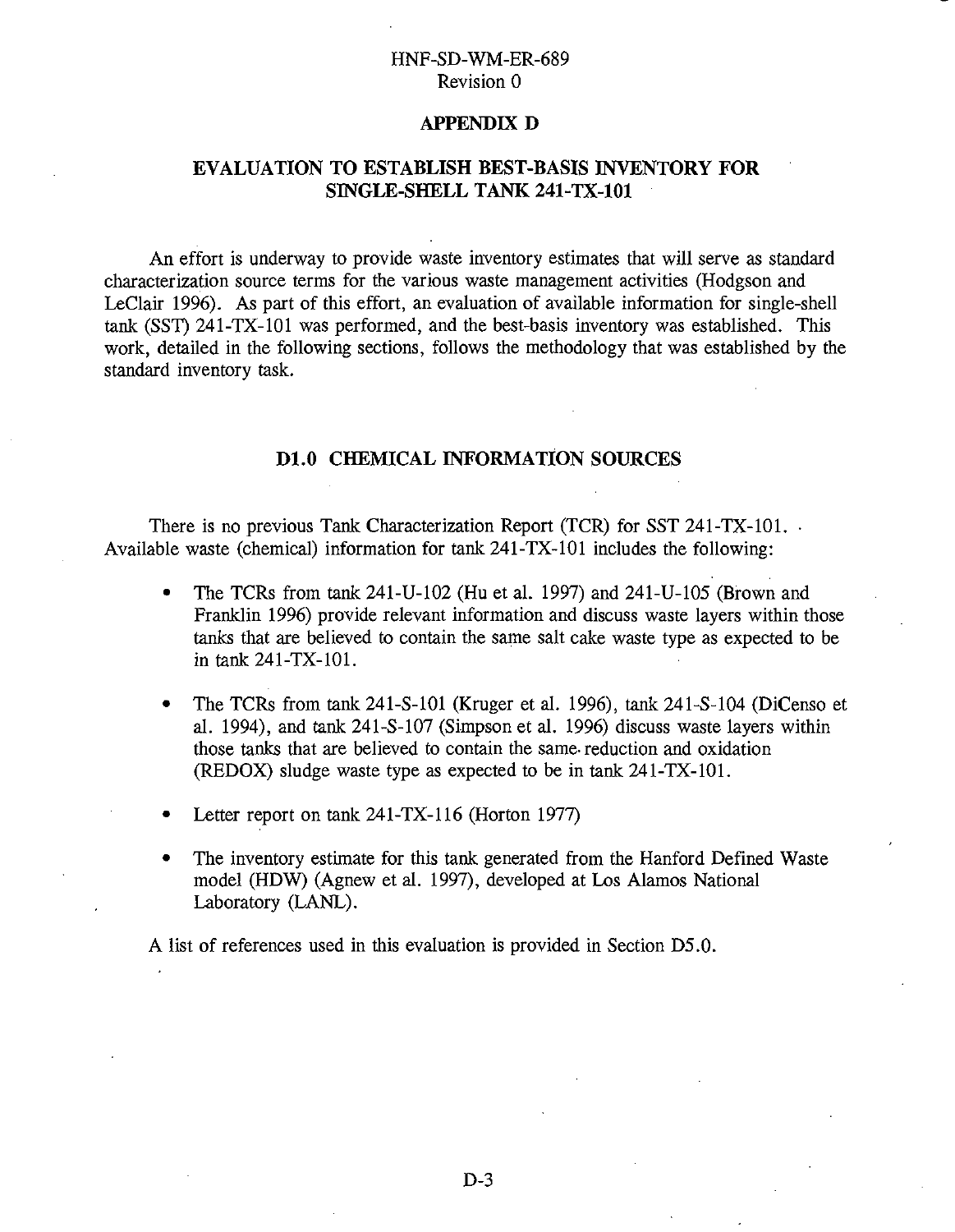### **D2.0 COMPARISON OF COMPONENT INVENTORY VALUES**

The HDW model inventories are shown in Tables D2-1 and D2-2. The nonradioactive components are listed in Table D2-1 on a kilogram (kg) basis. The radioactive component estimates are listed in Table D2-2 on a curie (Ci) basis. No sample-based inventories are available for this tank. The HDW model document (Agnew et al. 1997) provides tank content estimates derived from process history. (The chemical species are reported without charge designation per the best-basis inventory convention.)

| Analyte <sup>a</sup>  | HDW <sup>b</sup> Inventory<br>Estimate (kg) | Analyte <sup>a</sup>        | HDW <sup>b</sup> Inventory<br>Estimate (kg) |
|-----------------------|---------------------------------------------|-----------------------------|---------------------------------------------|
| AI <sub>1</sub>       | 52,600                                      | Ni                          | 823                                         |
| Bi                    | 8.29                                        | NO <sub>2</sub>             | 21,600                                      |
| Ca                    | 2,480                                       | NO <sub>3</sub>             | 97,300                                      |
| Cl                    | 778                                         | OH                          | 126,000                                     |
| Сr                    | 1,130                                       | Oxalate                     | $\mathbf{0}$                                |
| F                     | 36.9                                        | Pb                          | 6.39                                        |
| Fe                    | 15,400                                      | PO <sub>4</sub>             | 691                                         |
| Hg                    | 0.0559                                      | Si                          | 131                                         |
| K                     | 200                                         | $SO_4$                      | 1,090                                       |
| Mn                    | 6.42                                        | TIC as CO <sub>3</sub>      | 5,690                                       |
| Na                    | 61,800                                      | <b>TOC</b>                  | 361                                         |
| NH <sub>3</sub>       | 1,200                                       | $\mathbf{U}_{\text{total}}$ | 4,910                                       |
| H <sub>2</sub> O(wt%) | 30.4                                        | Zr                          | 0.695                                       |
| Density (g/mL)        | 1.70                                        |                             |                                             |

Table D2-1. Hanford Defined Waste Model-Based Inventory Estimates for Nonradioactive Components in Tank 241-TX-101.

 $HDW =$  Hanford Defined Waste

a No sample-based inventory

 $<sup>b</sup>$  Agnew et al. (1997).</sup>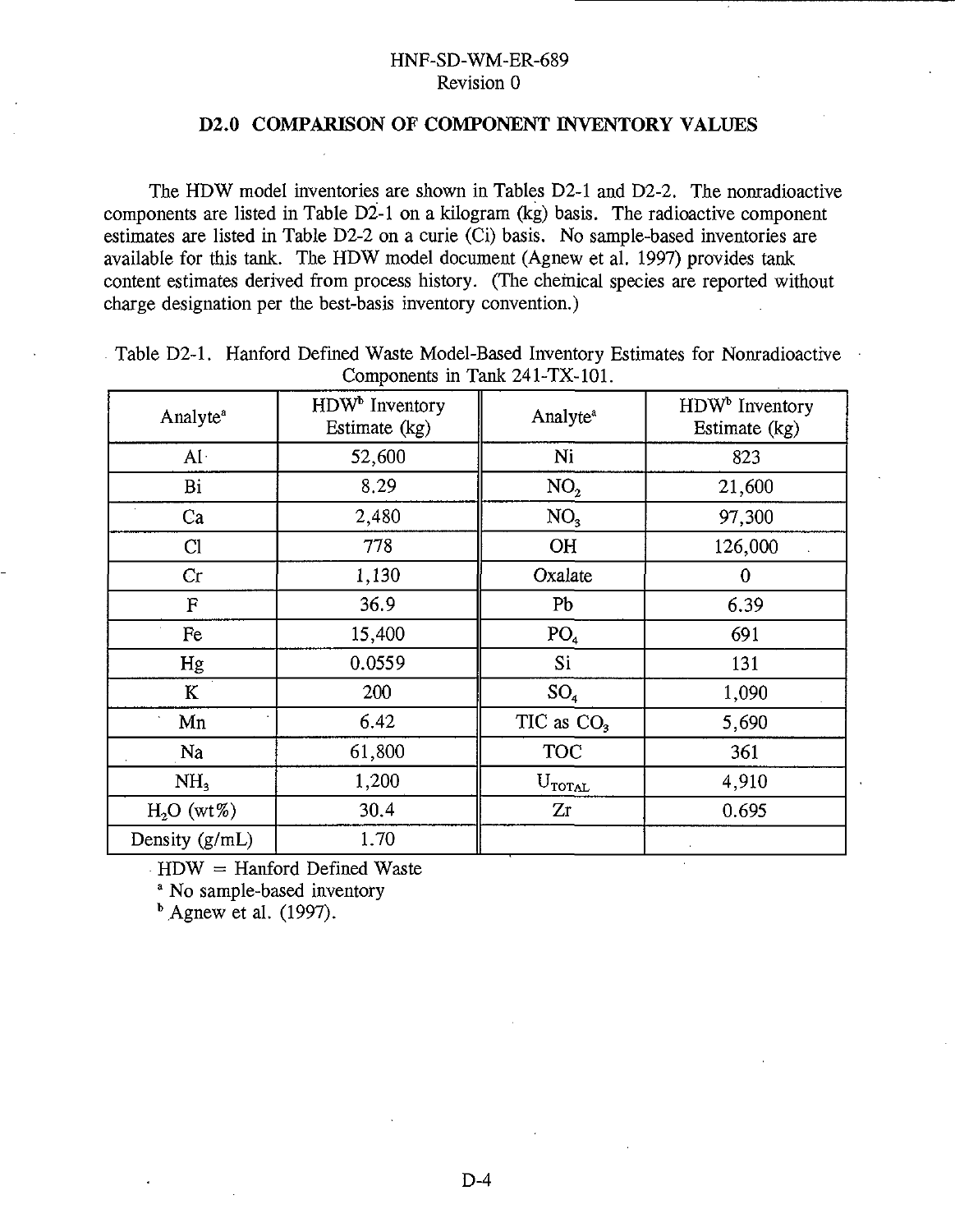| Analyte <sup>a</sup> | HDW inventory estimate <sup>b</sup> (Ci) |
|----------------------|------------------------------------------|
| $90C_T$              | 250,000                                  |
| 137C <sub>c</sub>    | 24,100                                   |
| 239P <sub>U</sub>    | 232                                      |

|  | Table D2-2. Hanford Defined Waste Model-Based Inventory Estimates |  |
|--|-------------------------------------------------------------------|--|
|  | for Radioactive Components in Tank 241-TX-101.                    |  |

 $HDW =$  Hanford Defined Waste

8 No sample-based inventory

 $<sup>b</sup>$  Agnew et al. (1997), decayed to January 1, 1994.</sup>

#### **D3.0 COMPONENT INVENTORY EVALUATION**

The following evaluation was conducted to assess various estimates of tank contents.

## **D3.1 WASTE HISTORY TANK 241-TX-101**

Tank 241-TX-101 began filling in July 1949 with metal waste. The tank was utilized in the metal waste recovery activities and was sluiced in 1954, 1955, 1956, and 1957. It was declared empty in the first quarter of 1957 (Rodenhizer 1987). From the second quarter of 1957 until the third quarter of 1971 the tank periodically received REDOX waste. From 1971 until, the second quarter of 1976 the tank contained a mixture of wastes from REDOX, plutonium-uranium extraction (PUREX), B Plant, N Reactor, 242-T Evaporator, and various laboratory wastes. In the third quarter of 1976 the waste was classified as evaporator feed. In the first quarter of 1978 the waste was reclassified as non-complexed. From the third quarter of 1979 until the first quarter of 1980, the tank contained partially neutralized feed. In the second quarter of 1980 the waste was again classified as non-complexed.

The tank was labeled inactive in 1980 and was interim stabilized in February 1984. Intrusion prevention was completed in August 1984. The tank is classified as a sound stabilized tank. For a more complete history of the waste in this tank refer to the supporting document (Brevick 1995).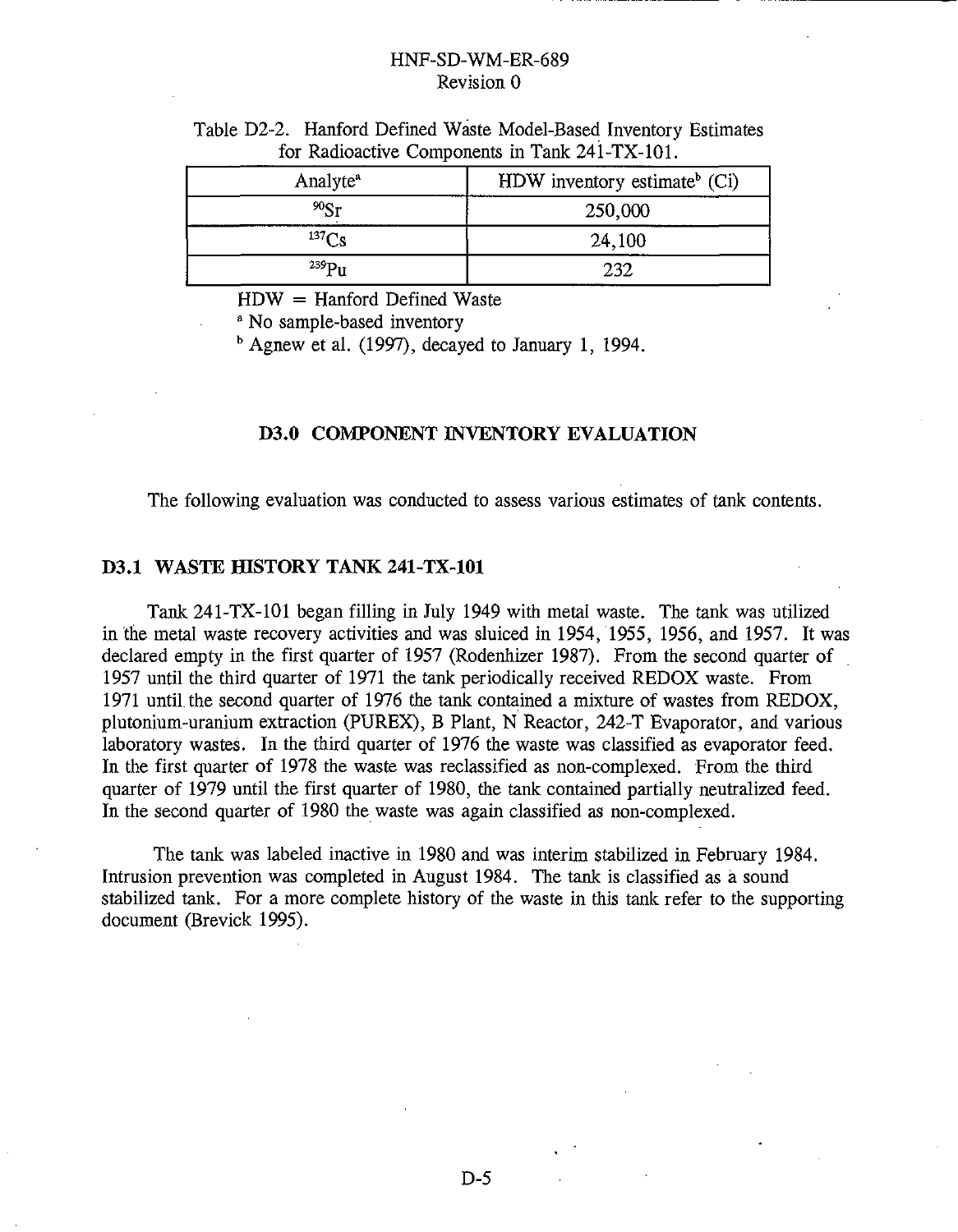### **D3.2 EXPECTED TYPE OF WASTE BASED ON THIS ASSESSMENT**

The following are reported waste types in tank 241-TX-101:

|                          |     | Agnew et al. (1995, 1997): R, SMMT2, Z, and MW                                                    |
|--------------------------|-----|---------------------------------------------------------------------------------------------------|
| Hanlon (1996): salt cake |     |                                                                                                   |
|                          |     | Hill (1995): R, EB, and MIX                                                                       |
| мw                       | $=$ | Metal waste                                                                                       |
|                          |     | $SMMT2 = A$ mixture of concentrated supernatant coming from the 242-T                             |
|                          |     | Evaporator that are a blend of other waste types that upon cooling<br>precipitated as a salt cake |
| R                        | $=$ | High-level REDOX waste                                                                            |
| Z                        | =   | Z Plant wastes                                                                                    |
| EB                       | $=$ | Evaporator bottoms (similar to SMMT2)                                                             |
| MIX                      | $=$ | Mixture of several miscellaneous wastes                                                           |
|                          |     |                                                                                                   |

Agnew et al. (1995, 1997), Hanlon (1996), and Hill et al. (1995) list the waste volume in tank 241-TX-101 as 329.3 kL (87 kgal). Hanlon and Hill et al. identify the waste as 318 kL (84 kgal) sludge and 11.4 kL (3 kgal) supernatant. Agnew et al. (1997) separates the waste into a 280.1 kL (74 kgal) sludge layer and a 49.2 kL (13 kgal) supernatant mixing model (SMM) composite. The SMM composite is assigned as 37.9 kL (10 kgal) of SMMT2 solids and 11.4 kL (3 kgal) of SMMT2 supernatant.

Agnew et al. (1997) identifies the sludge layer as 265 kL (70 kgal) Rl sludge, 11.4 kL (3 kgal) metal waste (MW) and 3.79 kL (1 kgal) Z Plant waste.

This engineering assessment treats the sludge as Rl. It is assumed the all metal waste was sluiced out of the tank (Rodenhizer 1987) and the quantity of Z Plant waste (if it exists in this tank) is too small to contribute to the overall tank inventory. It also treats all of the SMM composite as SMMT2 solids and assumes no supernatant is remaining in tank 241-TX-101.

#### **D3.3 ASSUMPTIONS USED**

The evaluation provides an engineering assessment of tank 241-TX-101 contents. For this evaluation, the following assumptions and observations are made:

- Component inventories can be calculated by multiplying the average concentration of an analyte from a group of similar tanks by the current tank volume and density estimate of the waste of the specific tank.
- The tank is assumed to contain a REDOX waste type sludge layer and a salt cake from the 242-T Evaporator.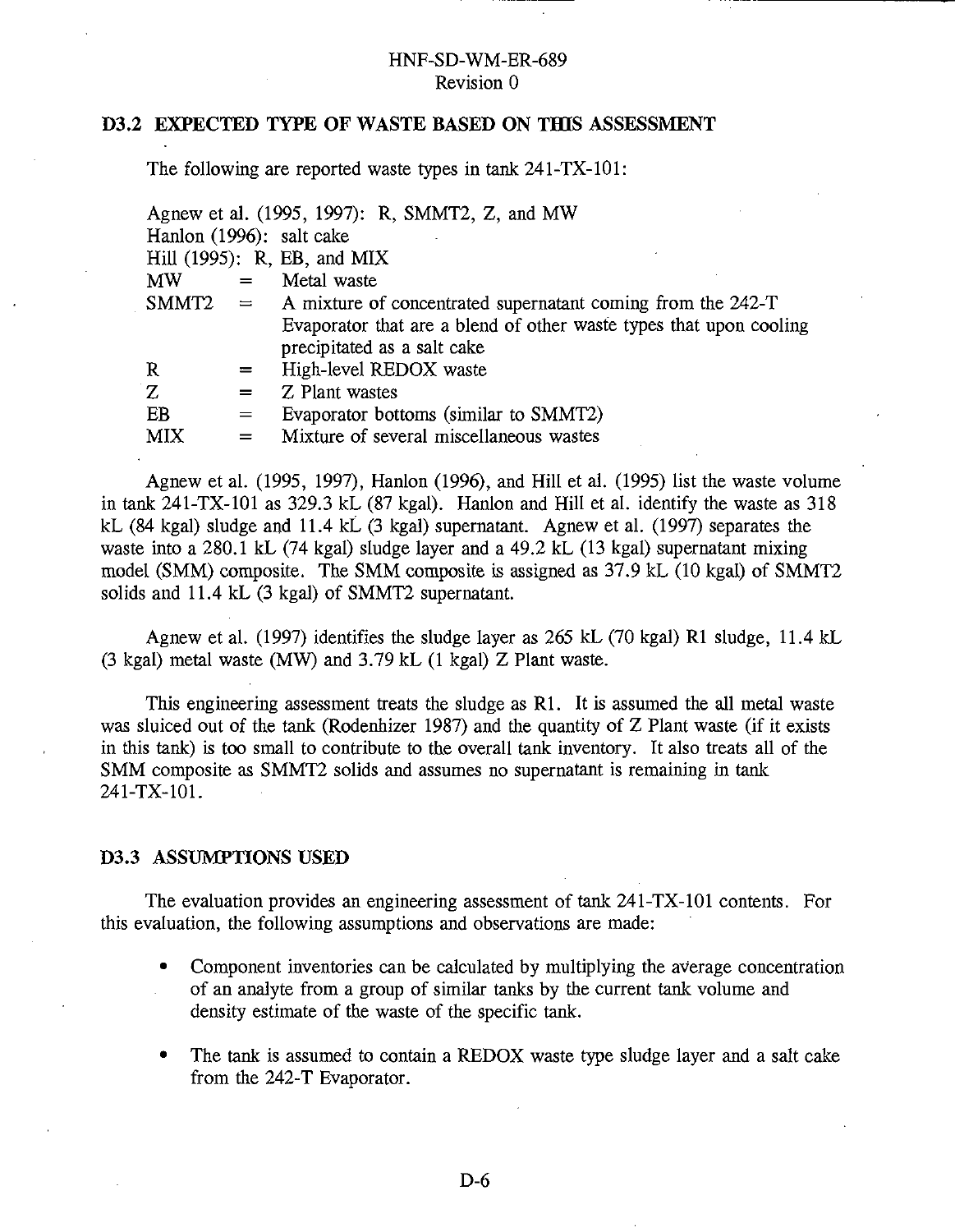The radiolysis of nitrate to nitrite is not factored into this evaluation.

There are limited chemical characterization data for tanks in the TX tank farm and few sampled tanks contain salt cake similar to that reported to be in 241-TX-101. The HDW model identifies the salt cake waste in 241-TX-101 to be SMMT2. The only chemical characterization data for SMMT2 waste appear to be from three tanks (241-U-102, 241-U-105, and 241-TX-116).

Based on information from TCRs for the two U Tank Farm tanks. (241-U-102 [Hu et al. 1997] and 241-U-105 [Brown and Franklin 1996]), the SMMT2 waste was identified in the lower parts of each tank. Tank 241-TX-l 16 was core sampled in 1976 and limited characterization data are available from that effort (Horton 1977). The data from tank 241-TX-l 16 were used along with data from the two U Tank Farm tanks to develop an SMMT2 salt cake formulation. Although the potential problems associated with using analytical data generated in the 1970's are well recognized, these are the only available measurements that may reflect early SMMT2 salt cake compositions.

This engineering assessment assumes the sludge layer in tank 241-TX-101 to be comparable with the Rl Sludge composition developed from analytical data reported in TCRs for tanks 241-S-101 (Kruger et al. 1996), 241-S-104 (DiCenso et al. 1994) and 241-S-107 (Simpson et al. 1996).

#### **D3.4 BASIS FOR CALCULATIONS USED IN THIS ENGINEERING EVALUATION**

Table D3-1 shows the engineering approaches used for Tank 241-TX-101.

| Type of waste                                                                                    | How calculated                                                                                            | Check method                                                     |
|--------------------------------------------------------------------------------------------------|-----------------------------------------------------------------------------------------------------------|------------------------------------------------------------------|
| Supernatant                                                                                      | Assumed to be part of<br>SMMT <sub>2</sub>                                                                | None                                                             |
| SMMT2 Salt Cake<br>Volume <sup><math>a</math></sup> = 49.2 kL (13 kgal)<br>Density = $1.70$ g/mL | Used sample-based<br>concentrations from other<br>tanks with SMMT2 salt<br>cake waste. See<br>Table D3-2. | None, no sample-based<br>information available for<br>this tank. |

|  | Table D3-1. Engineering Approaches Used for Tank 241-TX-101. (2 Sheets) |  |  |  |  |  |
|--|-------------------------------------------------------------------------|--|--|--|--|--|
|--|-------------------------------------------------------------------------|--|--|--|--|--|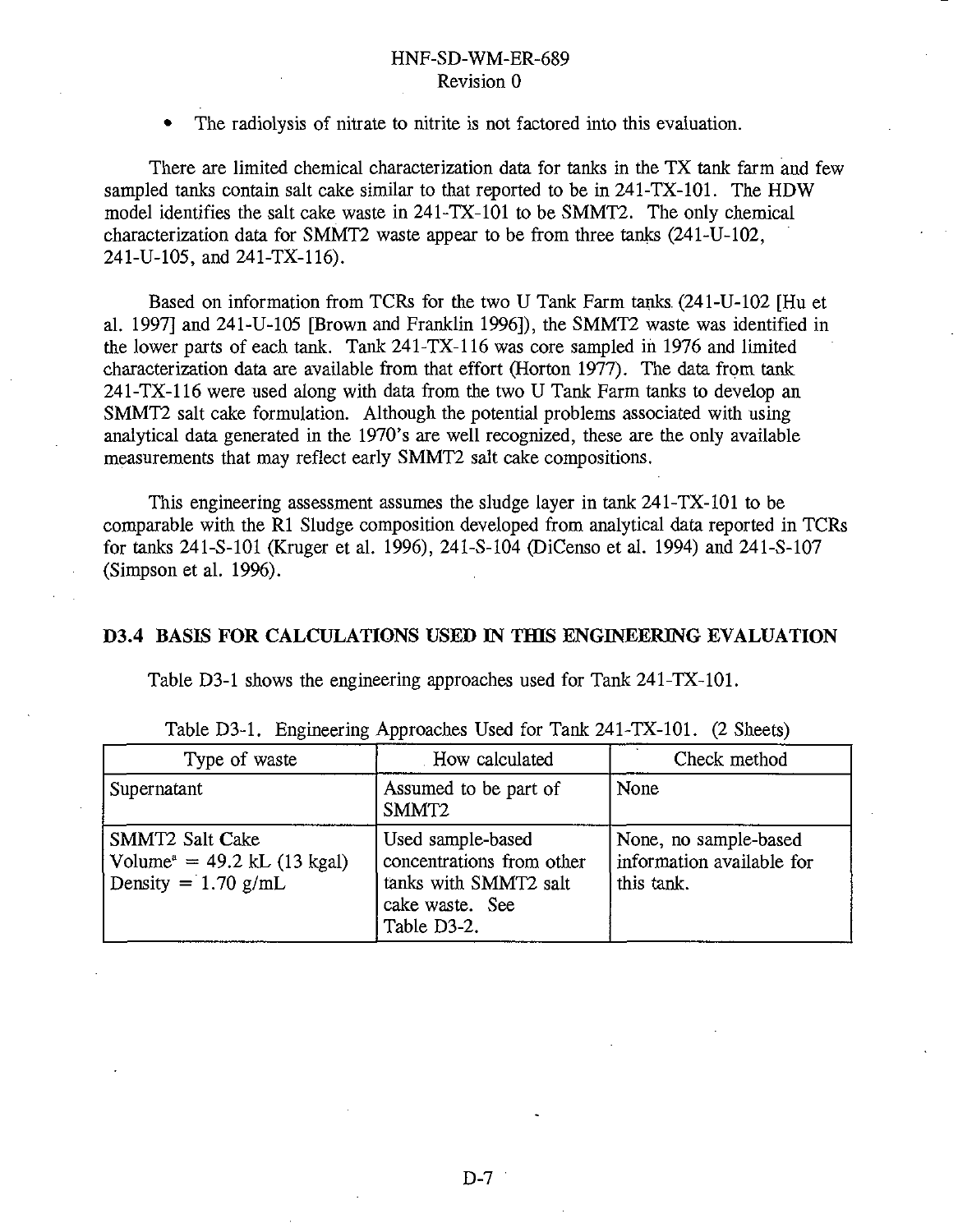| Type of waste                                                                                | How calculated                                                                                                                                       | Check method                        |
|----------------------------------------------------------------------------------------------|------------------------------------------------------------------------------------------------------------------------------------------------------|-------------------------------------|
| R1 Sludge<br>$\text{Volume}^* = 280.1 \text{ kL} (74 \text{ kgal})$<br>Density = $1.77$ g/mL | Used sample-based data<br>from S Tank Farm tanks to   information available for<br>develop the R1 sludge<br>composition estimate. See<br>Table D3-4. | None, no sample-based<br>this tank. |

Table D3-1. Engineering Approaches Used for Tank 241-TX-101. (2 Sheets)

 $R1 =$  REDOX high-level waste generated between 1952 to 1957

 $SMMT2 = Supernatant Mixing Model 242-T Evaporator salt cake generated from$ 1965 until 1976

a Agnew et al. (1997).

The general approach in this engineering assessment is to identify waste types and their approximate volumes within the tank of interest. The sources of information may include analytical data from samples taken from the tank of interest, analytical data from other tanks believed to contain waste types similar to those believed to be in the tank of interest, and data from models utilizing history process records.

The confidence level assigned to the best-basis inventory values then depends on the level of agreement among the various information sources. This approach is best suited for cases where extensive analytical data exist for multiple sampling events from the tank of interest and from a number of other tanks containing similar waste types. However, for tank 241-TX-101, no tank specific analytical data and very little analytical data are available for the SMMT2 salt cake projected to be in that tank. A REDOX sludge composition developed from analytical data from S Tank Farm tanks was used for the sludge layer in tank 241-TX-101.

#### **D3.4.1 Basis For Salt Cake Calculations Used In This Engineering Evaluation**

A review of existing TCRs identified two that contained contemporary analytical characterization data that could be assigned to layers of SMMT2 salt cake. In addition, limited characterization data were available from core samples taken from 241-TX-116 in the mid-1970's.

Analytical data from segments 4 through 6 from tank 241-U-102 and segment 8 from tank 241-U-105 were selected as being representative of SMMT2 salt cake. For almost all selected analytes, there were 14 data points from tank 241-U-102 and 4 data points from tank 241-U-105.

To correct for material recovery during sampling, a weighted mean was calculated from selected data for each U Tank Farm tank. The approach was to multiply each data point by the weight of the core sample recovered. This "product" was summed, as were the weights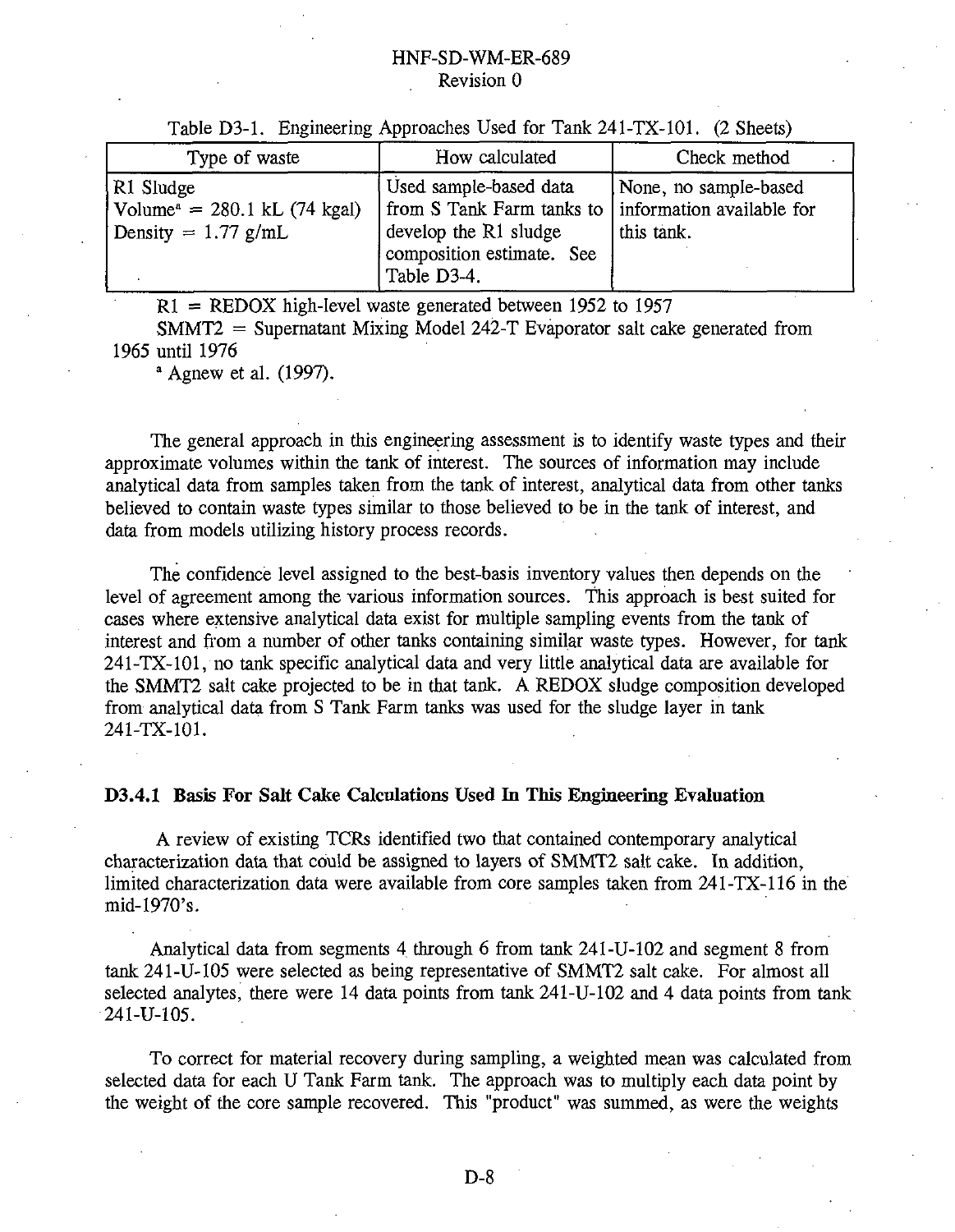of individual samples. Finally, the summed product was divided by the total weight of recovered core samples.

The weighted means for each tank are listed in columns 2 and 3 of Table D3-2. The U Tank Farm means were calculated from each tank mean, again after including a factor to correct for material recovery during sampling, and are listed in column 4 of Table D3-2. The means from tank 241-TX-116 are also listed in column 5 of Table D3-2. The tank 241-TX-116 means were calculated after removing high silica values resulting from the addition of diatomaceous earth to the tank.

The predicted composition for the SMMT2 salt cake was calculated as the simple average of the U Tank Farm weighted means and tank 241-TX-l 16 means. The predicted SMMT2 composition is listed in column 6 of Table D3-2. The major impact of including characterization data from tank 241-TX-l 16 in the predicted SMMT2 salt cake composition is to significantly increase values for Al and Fe.

| Analyte         | 241-U-102<br>T2 salt cake<br>wt. $avg.^{a,b}$<br>$(\mu g/g)$ | 241-U-105<br>T <sub>2</sub> salt cake<br>wt. avg. <sup>a,c</sup><br>$(\mu g/g)$ | U Tank<br>Farm<br>T <sub>2</sub> salt<br>cake<br>wt. avg. <sup>a</sup><br>$(\mu g/g)$ | 241-TX-116<br>T <sub>2</sub> salt cake<br>mean <sup>d,e</sup><br>$(\mu g/g)$ | T <sub>2</sub> salt<br>cake <sup>-</sup><br>prediction<br>$(\mu g/g)$ | <b>HDW</b><br>T2 SItCk <sup>g</sup><br>$(\mu g/g)$ |
|-----------------|--------------------------------------------------------------|---------------------------------------------------------------------------------|---------------------------------------------------------------------------------------|------------------------------------------------------------------------------|-----------------------------------------------------------------------|----------------------------------------------------|
| Ag              | 11.6                                                         | 19.7                                                                            | 13.1                                                                                  | NR.                                                                          | 13.1                                                                  | NR                                                 |
| Al              | 18,000                                                       | 12,900                                                                          | 17,100                                                                                | 38,000                                                                       | 27,500                                                                | 17,912                                             |
| Bi              | < 70.5                                                       | < 47.2                                                                          | <66.2                                                                                 | NR.                                                                          | <66.2                                                                 | 220.81                                             |
| Ca              | 308                                                          | 253                                                                             | 298                                                                                   | NR.                                                                          | 298                                                                   | 1,462                                              |
| C <sub>d</sub>  | < 5.94                                                       | 12.8                                                                            | < 7.21                                                                                | NR                                                                           | < 7.21                                                                | NR.                                                |
| Cl              | 5,100                                                        | 5,790                                                                           | 5,230                                                                                 | NR.                                                                          | 5,230                                                                 | 3,327.8                                            |
| CO <sub>3</sub> | 53,500                                                       | 36,500                                                                          | 50,300                                                                                | 58,000                                                                       | 54,200                                                                | 17,093                                             |
| Cr              | 2,310                                                        | 2,100                                                                           | 2,270                                                                                 | 353                                                                          | 1,310                                                                 | 4259.6                                             |
| F               | < 125                                                        | 1,110                                                                           | $307$ .                                                                               | 3,540                                                                        | < 1,920                                                               | 930.79                                             |
| Fe              | 391                                                          | 2,270                                                                           | 737                                                                                   | 23,900                                                                       | 12,300                                                                | 620.58                                             |
| Hg              | NR                                                           | NR                                                                              | NA                                                                                    | NR.                                                                          | NA                                                                    | 1.1338                                             |
| K               | 1750                                                         | 1,470                                                                           | 1,700                                                                                 | NR                                                                           | 1,700                                                                 | 1060.7                                             |
| La              | < 35.2                                                       | 29.7                                                                            | < 34.2                                                                                | NR                                                                           | < 34.2                                                                | 0.0001                                             |
| Mn              | 123                                                          | 743                                                                             | 237                                                                                   | NR                                                                           | 237                                                                   | 160.31                                             |
| Na              | 262,600                                                      | 220,500                                                                         | 254,800                                                                               | 166,700                                                                      | 210,800                                                               | 192,764                                            |

Table D3-2. Composition of T2 Salt Cakes. (3 Sheets)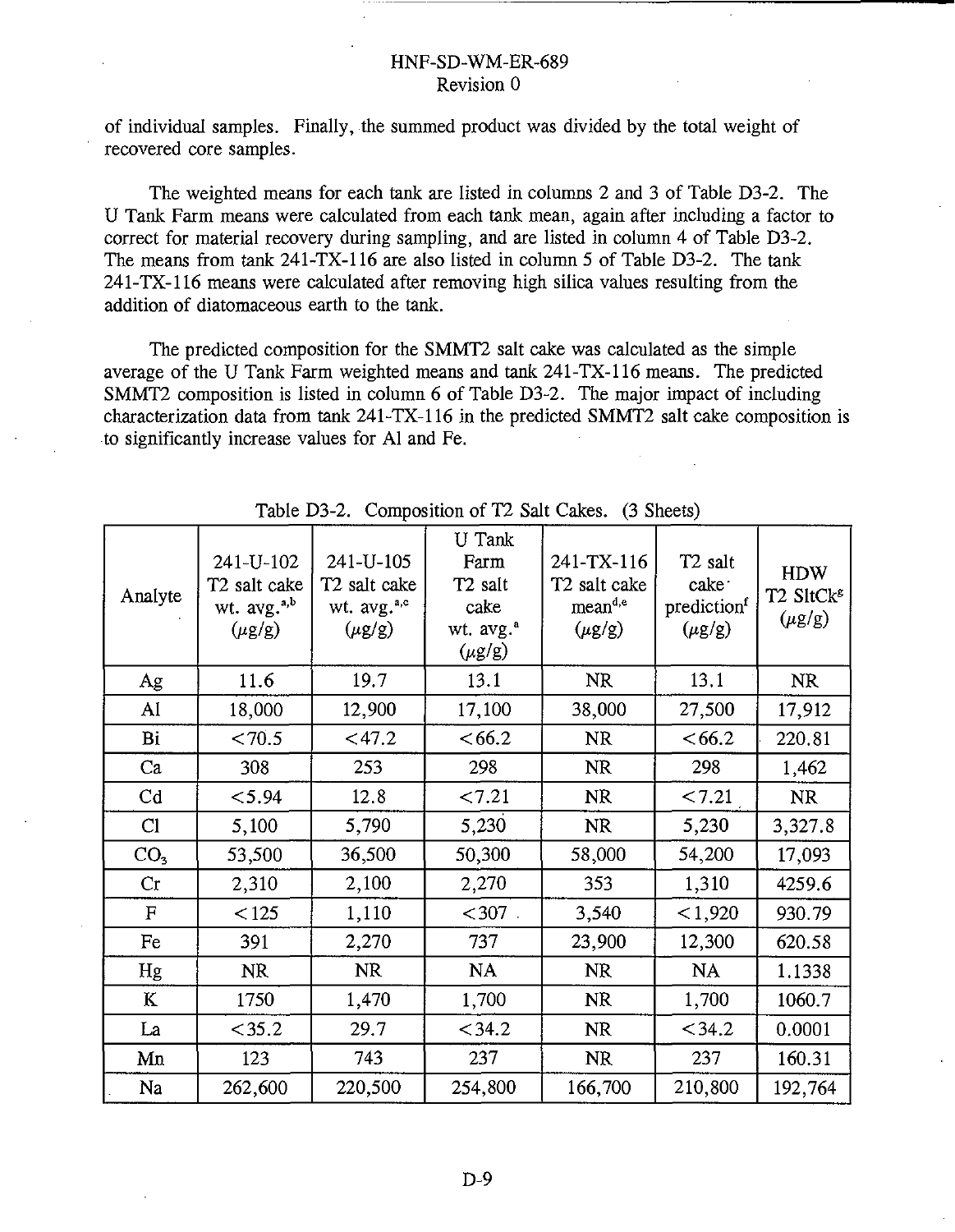| Analyte                                 | 241-U-102<br>T <sub>2</sub> salt cake<br>wt. avg. <sup>a,b</sup><br>$(\mu g/g)$ | 241-U-105<br>T <sub>2</sub> salt cake<br>wt. avg. <sup>a,c</sup><br>$(\mu g/g)$ | U Tank<br>Farm<br>T <sub>2</sub> salt<br>cake<br>wt. avg. <sup>a</sup><br>$(\mu$ g/g) | 241-TX-116<br>T <sub>2</sub> salt cake<br>mean <sup>d,e</sup><br>$(\mu g/g)$ | T <sub>2</sub> salt<br>cake<br>prediction<br>$(\mu g/g)$ | <b>HDW</b><br>T2 SltCk <sup>g</sup><br>$(\mu g/g)$ |
|-----------------------------------------|---------------------------------------------------------------------------------|---------------------------------------------------------------------------------|---------------------------------------------------------------------------------------|------------------------------------------------------------------------------|----------------------------------------------------------|----------------------------------------------------|
|                                         |                                                                                 | 89.5                                                                            |                                                                                       |                                                                              |                                                          |                                                    |
| Ni                                      | 91.5                                                                            |                                                                                 | 91.1                                                                                  | <b>NR</b>                                                                    | 91.1                                                     | 405.82                                             |
| NO <sub>2</sub>                         | 56,700                                                                          | 40,100                                                                          | 53,600                                                                                | 7,840                                                                        | 30,700                                                   | 46,096                                             |
| NO <sub>3</sub>                         | 284,700                                                                         | 395,700                                                                         | 305,200                                                                               | 308,700                                                                      | 306,946                                                  | 268,197                                            |
| <b>OH</b>                               | <b>NR</b>                                                                       | NR.                                                                             | NA                                                                                    | NA                                                                           | NA                                                       | 68,079                                             |
| Pb                                      | < 119                                                                           | 214                                                                             | < 136                                                                                 | NR.                                                                          | < 136                                                    | 109.91                                             |
| P as $PO4$                              | 5,050                                                                           | 14,100                                                                          | 6,720                                                                                 | 8,620                                                                        | 7,670                                                    | 7,707.9                                            |
| Si                                      | 152                                                                             | 232                                                                             | 167                                                                                   | NR.                                                                          | 167                                                      | 1,817.7                                            |
| S as $SO4$                              | 17,900                                                                          | 8,350                                                                           | 16,200                                                                                | 16,400                                                                       | 16,300                                                   | 13,823                                             |
| Sr                                      | < 7.04                                                                          | $<$ 4.72                                                                        | < 6.61                                                                                | NR                                                                           | <6.61                                                    | $\theta$                                           |
| TOC                                     | 8,810                                                                           | 11,000                                                                          | 9,210                                                                                 | <b>NR</b>                                                                    | 9,210                                                    | 5,191                                              |
| U                                       | < 353                                                                           | 545                                                                             | < 388                                                                                 | <b>NR</b>                                                                    | $<$ 388                                                  | 2,174.3                                            |
| Zr                                      | 10.8                                                                            | 45.4                                                                            | 17.2                                                                                  | <b>NR</b>                                                                    | 17.2                                                     | 14.707                                             |
| Radionuclide <sup>h</sup> ( $\mu$ Ci/g) |                                                                                 |                                                                                 |                                                                                       |                                                                              |                                                          |                                                    |
| $^{241}Am$                              | < 37.0                                                                          | < 0.95                                                                          | < 30.3                                                                                | <b>NR</b>                                                                    | < 30.3                                                   | 0.0285                                             |
| ${}^{60}Co$                             | < 0.155                                                                         | 0.086                                                                           | < 0.142                                                                               | NR.                                                                          | < 0.142                                                  | 0.027                                              |
| 134Cs                                   | <b>NR</b>                                                                       | <b>NR</b>                                                                       | NA                                                                                    | 9.64 E-04                                                                    | 9.64 E-04                                                | 0.0016                                             |
| $^{137}\mathrm{Cs}$                     | 197                                                                             | 145                                                                             | 188                                                                                   | 34.8                                                                         | 111                                                      | 163.24                                             |
| $154$ Eu                                | < 0.475                                                                         | 0.61                                                                            | < 0.499                                                                               | NR.                                                                          | < 0.499                                                  | 0.431                                              |
| $^{155}\mathrm{Eu}$                     | < 1.10                                                                          | 0.82                                                                            | < 1.05                                                                                | NR.                                                                          | < 1.05                                                   | 0.1849                                             |

Table D3-2. Composition of T2 Salt Cakes. (3 Sheets)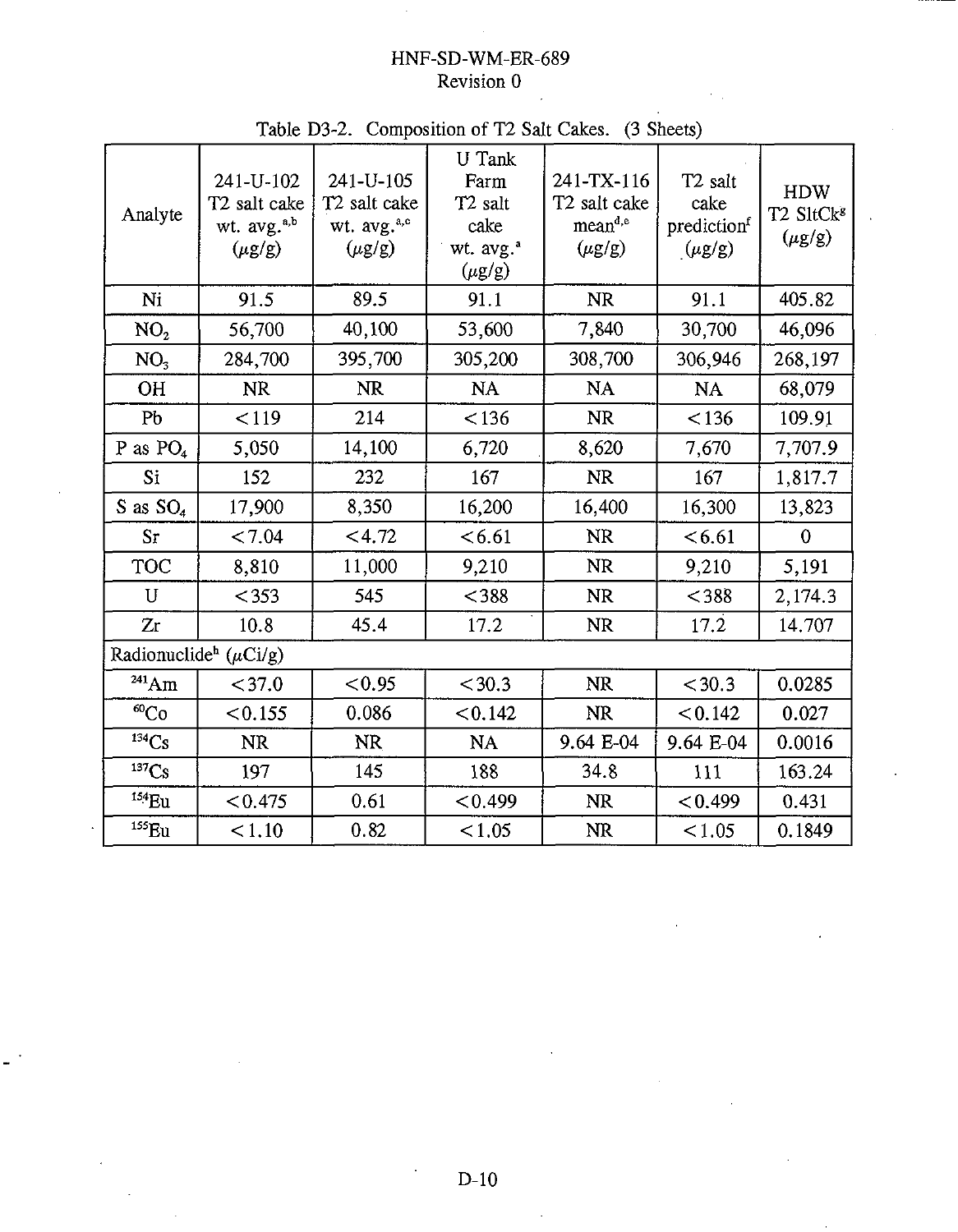| Analyte           | 241-U-102<br>T <sub>2</sub> salt cake<br>wt. $avg.^{a,b}$<br>$(\mu g/g)$ | $241 - U - 105$<br>T <sub>2</sub> salt cake<br>wt. avg. <sup>a,c</sup><br>$(\mu g/g)$ | U Tank<br>Farm<br>T <sub>2</sub> salt<br>cake<br>wt. avg. <sup>a</sup><br>$(\mu g/g)$ | 241-TX-116<br>T2 salt cake<br>mean <sup>d,e</sup><br>$(\mu g/g)$ | T <sub>2</sub> salt<br>cake<br>prediction<br>$(\mu$ g/g) | <b>HDW</b><br>T2 SltCk <sup>8</sup><br>$(\mu g/g)$ |
|-------------------|--------------------------------------------------------------------------|---------------------------------------------------------------------------------------|---------------------------------------------------------------------------------------|------------------------------------------------------------------|----------------------------------------------------------|----------------------------------------------------|
| Density<br>(g/mL) | 1.66                                                                     | 1.73                                                                                  | $1.70^{i}$                                                                            | <b>NR</b>                                                        | 1.70                                                     | 1.634                                              |

Table D3-2. Composition of T2 Salt Cakes. (3 Sheets)

 $HDW =$  Hanford Defined Waste

 $NA = Not applicable$ 

 $NR = Not$  reported

"Weighted average based on the weight of each partial core segment analyzed

 $b$  Hu et al. (1997)

*°* Brown and Franklin (1996)

<sup>d</sup> Silica-free basis due to the addition of diatomaceous earth to this tank

 $e$ Horton (1977)

f Average of U Tank Farm and tank 241-TX-116 data

 $s$  Agnew et al. (1997)

h Decayed to January 1, 1994

'A simple average is used for the density.

In comparing the engineering estimates based on SMMT2 salt cake (Table D3-2, column 6) with the HDW T2 salt cake estimates (Table D3-2, column 7), differences of over a factor of three are noted for Fe and carbonate. Smaller differences are noted for Al, Ca, K, Mn, Na, and nitrate. The Fe values used in the developing the SMMT2 formulation exhibited large variations. There is close to an order of magnitude difference in Fe between the two U Tank Farm tanks. The Fe value for tank-241-TX-116 is an order of magnitude higher than the larger U Tank Farm tank value. The HDW model predicts an Fe value comparable with the lower U Tank Farm tank value. Because the analytical values span almost two orders of magnitude, there will be considerable uncertainty in the projected Fe value for tank 241-TX-101. Since the value developed through this engineering assessment appears unreasonably high based on the solubility of Fe in alkaline solutions, the U Tank Farm estimate is used as the best-basis value for Fe.

The three analytically determined carbonate values used to develop the SMMT2 formulation are reasonably consistent. However, these values are significantly higher than the value determined by the HDW model. It is likely that the highly basic tank wastes have absorbed atmospheric carbon dioxide. Absorption of carbon dioxide would convert hydroxide to carbonate.

Table D3-3 lists the inventory estimates calculated using the predicted SMMT2 composition and the U Tank Farm composition. The HDW model estimates are also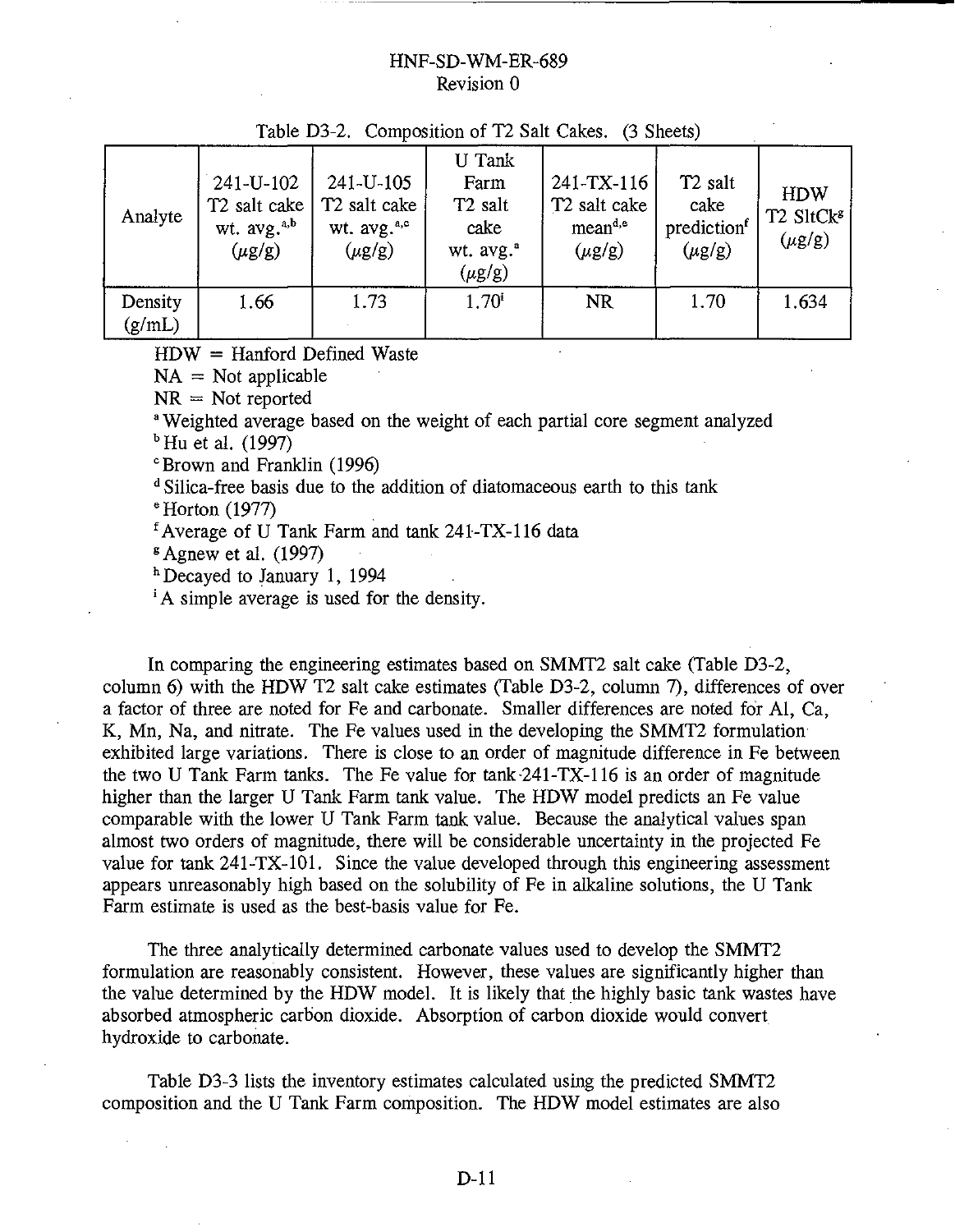included. The bulk density value used in the engineering assessment estimates (1.70 g/mL) is approximately 20 percent higher than the value used in the HDW model estimates (1.40 g/mL). This leads to proportionally higher estimates in the engineering estimate.

| Analyte         | Inventory estimates<br>using T2SltCk<br>average | Inventory estimates<br>using U tank farm<br>weighted mean | HDW-Based Inventory for<br>T2SltCk layer <sup>a</sup> |
|-----------------|-------------------------------------------------|-----------------------------------------------------------|-------------------------------------------------------|
|                 | concentrations<br>(kg)                          | concentration<br>(kg)                                     | (kg)                                                  |
| Al              | 2,300                                           | 1,430                                                     | 1,540                                                 |
| Bi              | < 5.9                                           | < 5.5                                                     | 8.29                                                  |
| Ca              | 24.9                                            | 24.9                                                      | 43.5                                                  |
| C1              | 438                                             | 438                                                       | 286                                                   |
| CO <sub>3</sub> | 4,530                                           | 4,210                                                     | 791                                                   |
| Cr              | 110                                             | 190                                                       | 272                                                   |
| F               | < 161                                           | < 25.7                                                    | 36.9                                                  |
| Fe              | 1,030                                           | 61.6                                                      | 19.3<br>gi s                                          |
| Hg              | <b>NR</b>                                       | <b>NR</b>                                                 | 0.0559                                                |
| K               | 142                                             | 142                                                       | 82.8                                                  |
| Mn              | 19.8                                            | 19.8                                                      | 6.42                                                  |
| Na              | 17,600                                          | 21,300                                                    | 10,800                                                |
| Ni              | 7.62                                            | 7.62                                                      | 12.2                                                  |
| NO <sub>2</sub> | 2,570                                           | 4,490                                                     | 3,810                                                 |
| NO <sub>3</sub> | 25,700                                          | 25,500                                                    | 10,000                                                |
| P <sub>b</sub>  | < 12                                            | < 11                                                      | 6.39                                                  |
| P as $PO4$      | 641                                             | 562                                                       | 260                                                   |
| Si              | 14.0                                            | 14.0                                                      | 70.3                                                  |
| $S$ as $SO_4$   | 1,360                                           | 1,350                                                     | 728                                                   |
| Sr              | < 0.5                                           | < 0.5                                                     | $\theta$                                              |
| <b>TOC</b>      | 770                                             | 770                                                       | 361                                                   |
| U               | < 32.5                                          | $<$ 32                                                    | 76.5                                                  |
| Zr              | < 1.44                                          | < 1.44                                                    | 0.695                                                 |

Table D3-3 . Tank 241-TX-101 Inventory Estimates for the SMMT2 Salt Cake Layer (Volume =  $49.2$  kL [13 kgal]). (2 Sheets)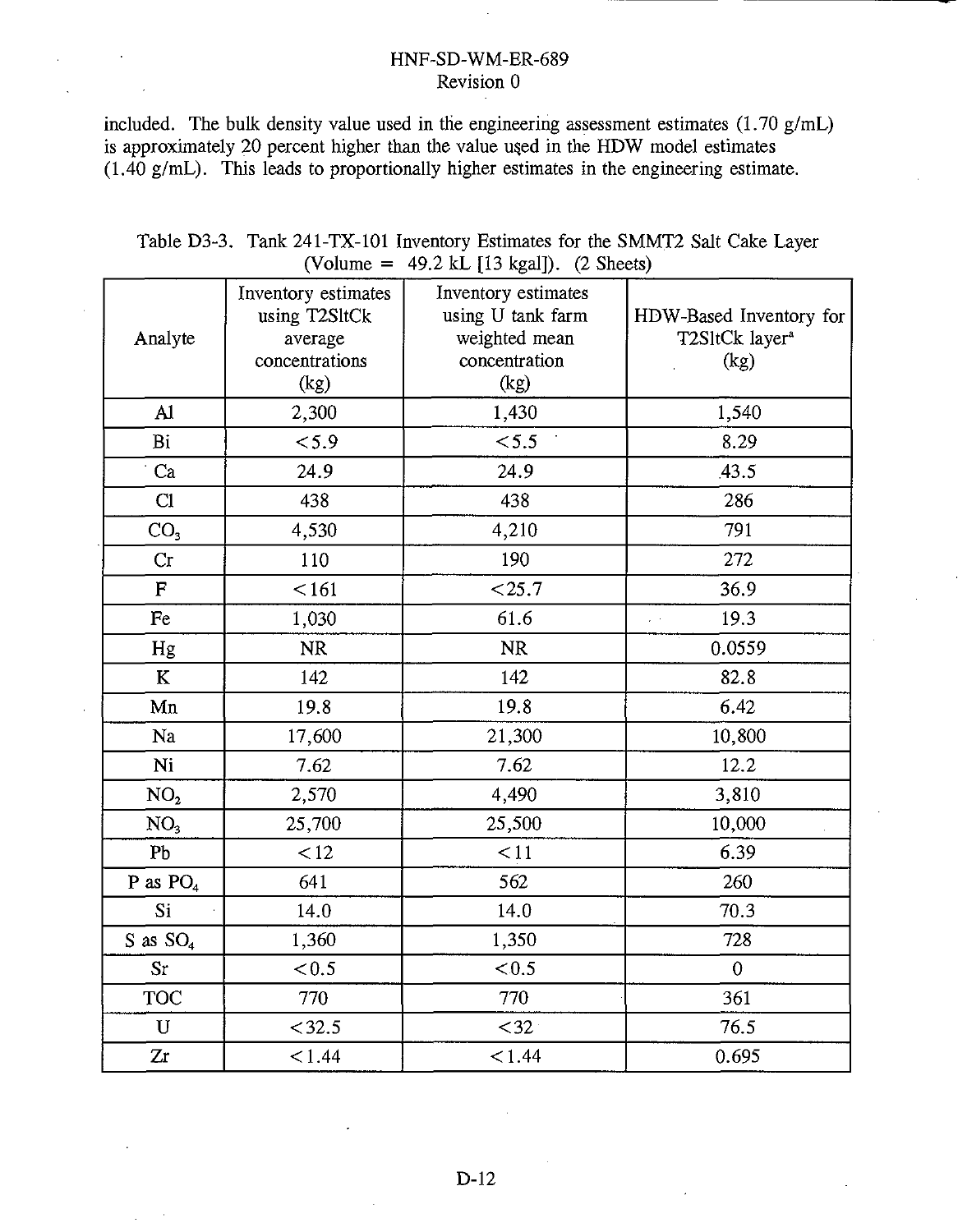|  | Table D3-3. Tank 241-TX-101 Inventory Estimates for the SMMT2 Salt Cake Layer |  |
|--|-------------------------------------------------------------------------------|--|
|  | (Volume $= 49.2$ kL [13 kgal]). (2 Sheets)                                    |  |

| Analyte                         | Inventory estimates<br>using T2SltCk<br>average<br>concentrations<br>(kg) | Inventory estimates<br>using U tank farm<br>weighted mean<br>concentration<br>(kg) | HDW-Based Inventory for<br>T2SltCk layer <sup>a</sup><br>(kg) |
|---------------------------------|---------------------------------------------------------------------------|------------------------------------------------------------------------------------|---------------------------------------------------------------|
| Radionuclides <sup>b</sup> (Ci) |                                                                           |                                                                                    |                                                               |
| $^{90}$ Sr                      | NR                                                                        | NR                                                                                 | 3,880                                                         |
| $^{137}Cs$                      | 33,600                                                                    | NR                                                                                 | 9,270                                                         |

HDW = Hanford Defined Waste

NR = Not reported

 $SMM = Supernatant Mixing Model$ 

\* Agnew et al. (1997), SMM composite inventory estimate

**b** Radionuclides decayed to January 1, 1994.

#### **D3.4.2 Basis For Sludge Calculations Used In This Engineering Evaluation**

The Rl sludge concentrations used in this engineering assessment were developed with analytical data taken from TCRs for the following tanks: 241-S-101 (Kruger et al. 1996), 241-S-104 (DiCenso et al. 1994), and 241-S-107 (Simpson et al. 1996). Segment data for particular waste types were selected based on Agnew et al.'s (1997) predicted sludge location. The average concentrations from each tank and the segments used in the calculation are shown in Table D3-4. The mean from each tank was averaged to obtain the projected concentration for each analyte for the Rl sludge.

The HDW model values for the tank 241-TX-101 sludge layer are also listed in Table D3-4 for comparison with the R1 sludge values. The sludge layer inventory estimates using the engineering assessment values for Rl sludge are listed in Table D3-5 and are compared with HDW model sludge layer values for tank 241-TX-101.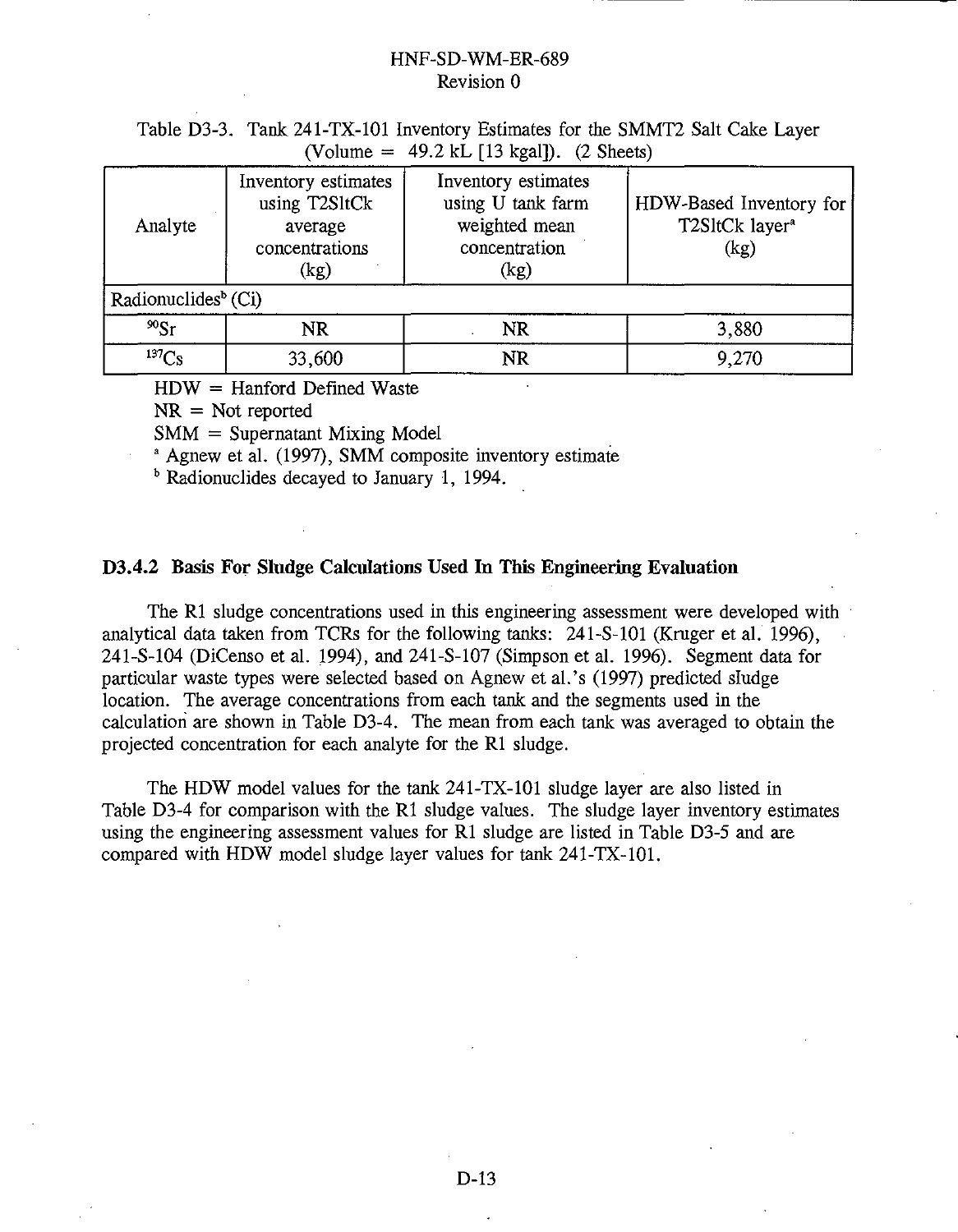| Analyte           | 241-S-101<br>segments<br>7U-8L <sup>*</sup><br>$(\mu g/g)$ | 241-S-104<br>total sludge<br>concentration <sup>b</sup><br>$(\mu g/g)$ | 241-S-107<br>segments<br>$7U-8Lc$<br>$(\mu g/g)$ | Average<br>concentration <sup>d</sup><br>$(\mu g/g)$ | HDW model<br>sludge<br>values for<br>R1 sludge <sup>e</sup><br>$(\mu g/g)$ |
|-------------------|------------------------------------------------------------|------------------------------------------------------------------------|--------------------------------------------------|------------------------------------------------------|----------------------------------------------------------------------------|
| Al                | 127,000.                                                   | 117,000                                                                | 56,400                                           | 100,000                                              | 107,000                                                                    |
| Bi                | < 38.8                                                     | $<$ 45.7                                                               | NR.                                              | < 42.2                                               | $\mathbf{0}$                                                               |
| Ca                | 322                                                        | 247                                                                    | 234                                              | 268                                                  | 5,020                                                                      |
| Cl                | 2,050                                                      | 3,200                                                                  | 1,860                                            | 2,370                                                | 1,040                                                                      |
| $C_{I}$           | 2,230                                                      | 2,350                                                                  | 1,180                                            | 1,920                                                | 1,830                                                                      |
| F                 | < 65.7                                                     | 145                                                                    | 150                                              | < 120                                                | $\Omega$                                                                   |
| Fe                | 1,960                                                      | 1,720                                                                  | 1,160                                            | 1,613                                                | 32,200                                                                     |
| K                 | 539                                                        | 300                                                                    | 457                                              | 432                                                  | 250                                                                        |
| Mn                | 2,750                                                      | 1,150                                                                  | 83                                               | 1,330                                                | $\Omega$                                                                   |
| Na                | 112,000                                                    | 121,000                                                                | 60,400                                           | 97,800                                               | 106,000                                                                    |
| Ni                | 90.7                                                       | 56                                                                     | 206                                              | 118                                                  | 1,690                                                                      |
| NO <sub>2</sub>   | 31,100                                                     | 25,900                                                                 | 34,300                                           | 30,433                                               | 38,200                                                                     |
| NO <sub>3</sub>   | 119,000                                                    | 191,000                                                                | 57,600                                           | 122,500                                              | 187,000                                                                    |
| Pb                | 37                                                         | 29.6                                                                   | 33                                               | 33.2                                                 | 0                                                                          |
| PO <sub>4</sub>   | 1,360                                                      | < 2,190                                                                | 1,630                                            | < 1,730                                              | $\theta$                                                                   |
| Si                | 1,360                                                      | 1,330                                                                  | 1,060                                            | 1,250                                                | 129                                                                        |
| SO <sub>4</sub>   | 897                                                        | 2,270                                                                  | 1,300                                            | 1,489                                                | 569                                                                        |
| Sr                | 456                                                        | 424                                                                    | 378                                              | 420                                                  | $\theta$                                                                   |
| <b>TOC</b>        | <b>NR</b>                                                  | 1,730                                                                  | <b>NR</b>                                        | 1,730                                                | $\Omega$                                                                   |
| U                 | 7,684                                                      | 6,690                                                                  | 8,685                                            | 7,690                                                | 207                                                                        |
| Zr                | 36                                                         | 33.6                                                                   | 131                                              | 66.9                                                 | $\cdot 0$                                                                  |
| density<br>(g/mL) | 1.77                                                       | 1.64                                                                   | 1.90                                             | 1.77                                                 | 1.75                                                                       |

Table D3-4. Rl Sludge Concentration Estimate (Volume = 280 kL [74.0 kgal]). (2 Sheets)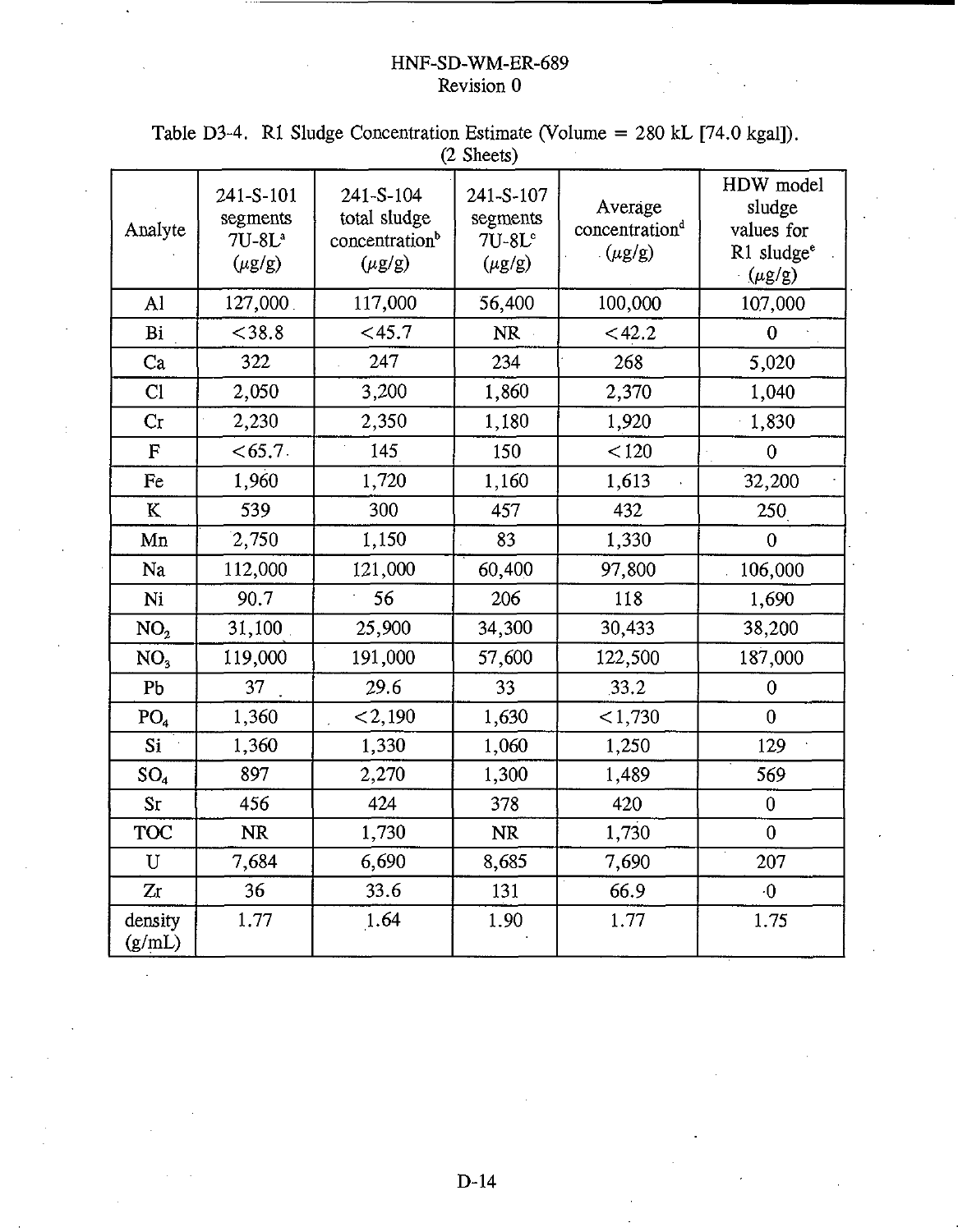| Table D3-4. R1 Sludge Concentration Estimate (Volume $= 280$ kL [74.0 kgal]). |                                        |  |
|-------------------------------------------------------------------------------|----------------------------------------|--|
|                                                                               | $\mathbf{m}$ $\mathbf{m}$ $\mathbf{m}$ |  |

| Analyte                                  | 241-S-101<br>segments<br>$7U-8La$<br>$(\mu g/g)$ | 241-S-104<br>total sludge<br>concentration <sup>b</sup><br>$(\mu g/g)$ | 241-S-107<br>segments<br>$7U-8Lc$<br>$(\mu g/g)$ | Average<br>concentration <sup>d</sup><br>$(\mu g/g)$ | HDW model<br>sludge<br>values for<br>$R1$ sludge <sup><math>e</math></sup><br>$(\mu g/g)$ |
|------------------------------------------|--------------------------------------------------|------------------------------------------------------------------------|--------------------------------------------------|------------------------------------------------------|-------------------------------------------------------------------------------------------|
| Radionuclides <sup>f</sup> ( $\mu$ Ci/g) |                                                  |                                                                        |                                                  |                                                      |                                                                                           |
| % <sub>sr</sub>                          | <b>NR</b>                                        | 301                                                                    | 276                                              | 288                                                  | 529                                                                                       |
| 137 <sub>Cs</sub>                        | 98                                               | 60.5                                                                   | 74                                               | 77.6                                                 | 31.9                                                                                      |

(2 Sheets)

HDW = Hanford Defined Waste

 $NR = Not$  reported

" Kruger (1996), analysis in 1995

b DiCenso et al. (1994), analysis in 1994

*°* Simpson (1996), analysis in 1995

<sup>d</sup> Average of tanks 241-S-101, 241-S-104, and 241-S-107 sludge concentrations

e Agnew et al. (1997)

f Radionuclides decayed to January 1, 1994.

Table D3-5. Tank 241-TX-101 Inventory Estimates for the R1 Sludge Layer (Volume  $=$ 280 kL [74.0 kgal]). (2 Sheets)

| Analyte         | Inventory estimates using<br>R1 sludge (kg) | HDW model values for sludge<br>layer <sup>a</sup> (kg) |
|-----------------|---------------------------------------------|--------------------------------------------------------|
| Al              | 49,900                                      | 51,100                                                 |
| Bi              | < 21.0                                      | 0                                                      |
| Ca              | 134                                         | 2,440                                                  |
| $\mathbf{C}$    | 1,180                                       | 492                                                    |
| CO <sub>3</sub> | <b>NR</b>                                   | 4,900                                                  |
| $\rm Cr$        | 957                                         | 854                                                    |
| F               | 59.8                                        | 0                                                      |
| Fe              | 804                                         | 15,400                                                 |
| Hg              | $\mathbf{0}$                                | 0                                                      |
| K               | 215                                         | 117                                                    |
| Mn              | 663                                         | 0                                                      |
| Na              | 48,800                                      | 51,000                                                 |
| Ni              | 58.8                                        | 811                                                    |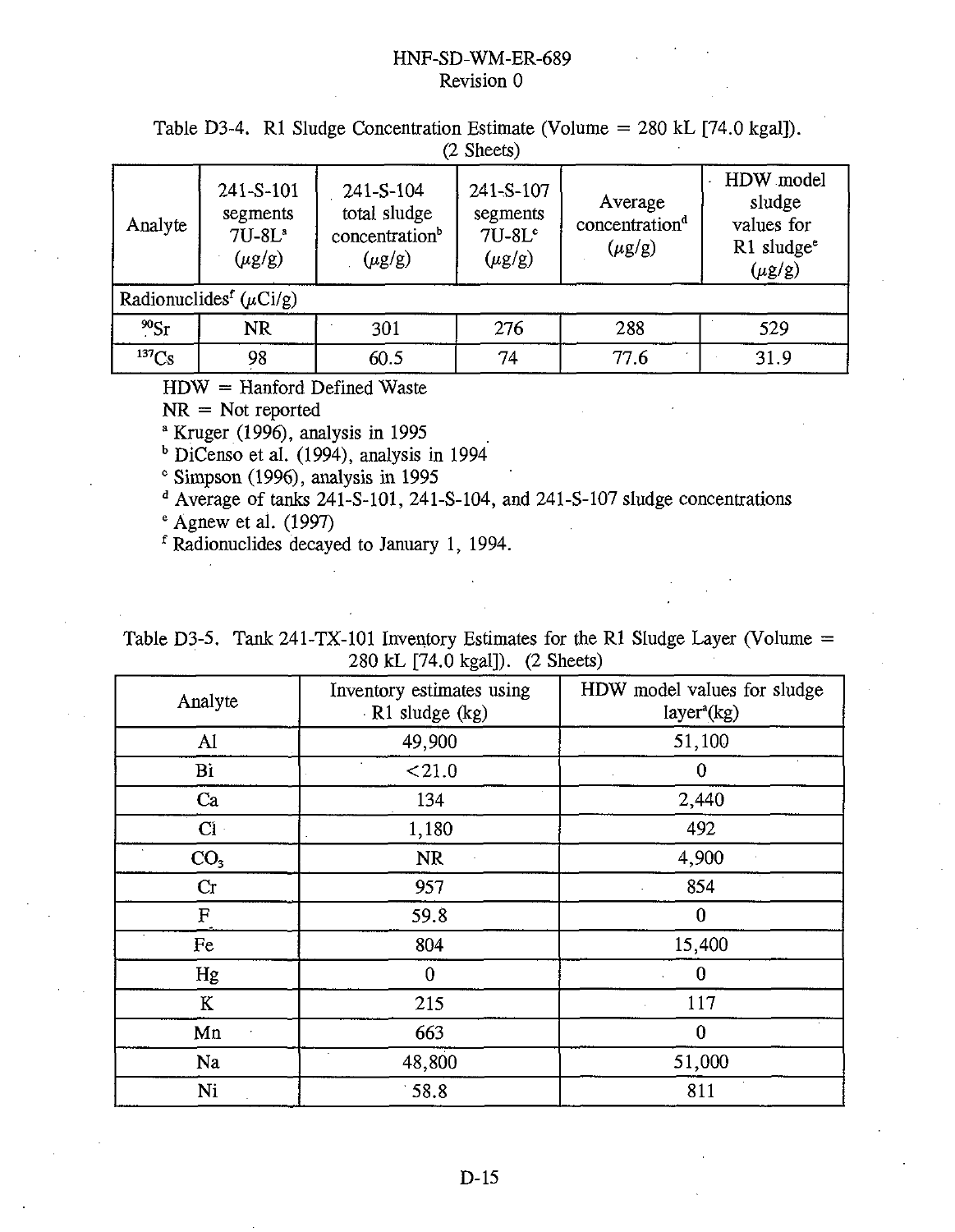| Analyte            | Inventory estimates using<br>R1 sludge (kg) | HDW model values for sludge<br>layer <sup>a</sup> (kg) |
|--------------------|---------------------------------------------|--------------------------------------------------------|
| NO <sub>2</sub>    | 15,200                                      | 17,800                                                 |
| NO <sub>3</sub>    | 61,100                                      | 87,200                                                 |
| OH                 | NR                                          | 120,000                                                |
| Pb                 | 16.6                                        | $\mathbf{0}$ .                                         |
| PO <sub>a</sub>    | < 861                                       | 432                                                    |
| Si                 | 623                                         | 60.5                                                   |
| SO <sub>4</sub>    | 743                                         | 365                                                    |
| $S_{T}$            | 209                                         | $\boldsymbol{0}$                                       |
| <b>TOC</b>         | 862                                         | $\Omega$                                               |
| U                  | 3,830                                       | 4,830                                                  |
| Zr                 | 33.3                                        | 0                                                      |
| Radionuclides (Ci) |                                             | ×                                                      |
| $137C_S$           | 38,500                                      | 14,900                                                 |
| $^{90}$ Sr         | 143,000                                     | 246,000                                                |

Table D3-5. Tank 241-TX-101 Inventory Estimates for the R1 Sludge Layer (Volume  $=$ 280 kL [74.0 kgal]). (2 Sheets)

 $HDW =$  Hanford Defined Waste

 $NR = Not$  reported

 $TLM = Tank$  layer model

a Agnew, et al. (1997), TLM solids composite inventory estimate.

#### **D3.4.3 Tank 241-TX-lOl Inventory Estimates**

The tank 241-TX-lOl inventory estimates calculated from sludge layer estimates and the salt cake layer are shown in Table D3-6. This table also lists HDW model estimates for this tank for comparison. Very good agreement (i.e., within a factor of approximately 0.25) between the HDW model estimates and the results of this engineering assessment is noted for Al, Cr, Na, and nitrite. Reasonable agreement between the two estimates (i.e., within a factor of approximately 2) is noted for Cl, K, phosphate, nitrate, sulfate, and U. Poor agreement (i.e., greater than a factor of 10) between the two estimates is noted for Bi, Ca, F, Fe, Ni, Mn, nonradioactive Sr and <sup>90</sup>Sr.

Since neither of the data sets being compared contain any tank-specific analytical data, it difficult to favor one value over the other. However, some general trends that have been noted with other tanks may provide some insight. For example, the HDW model assumes high concentrations of iron for tank 241-TX-101 with 50 percent coming from corrosion of stainless steel equipment. Nickel and chromium are also expected from the corrosion of

D-16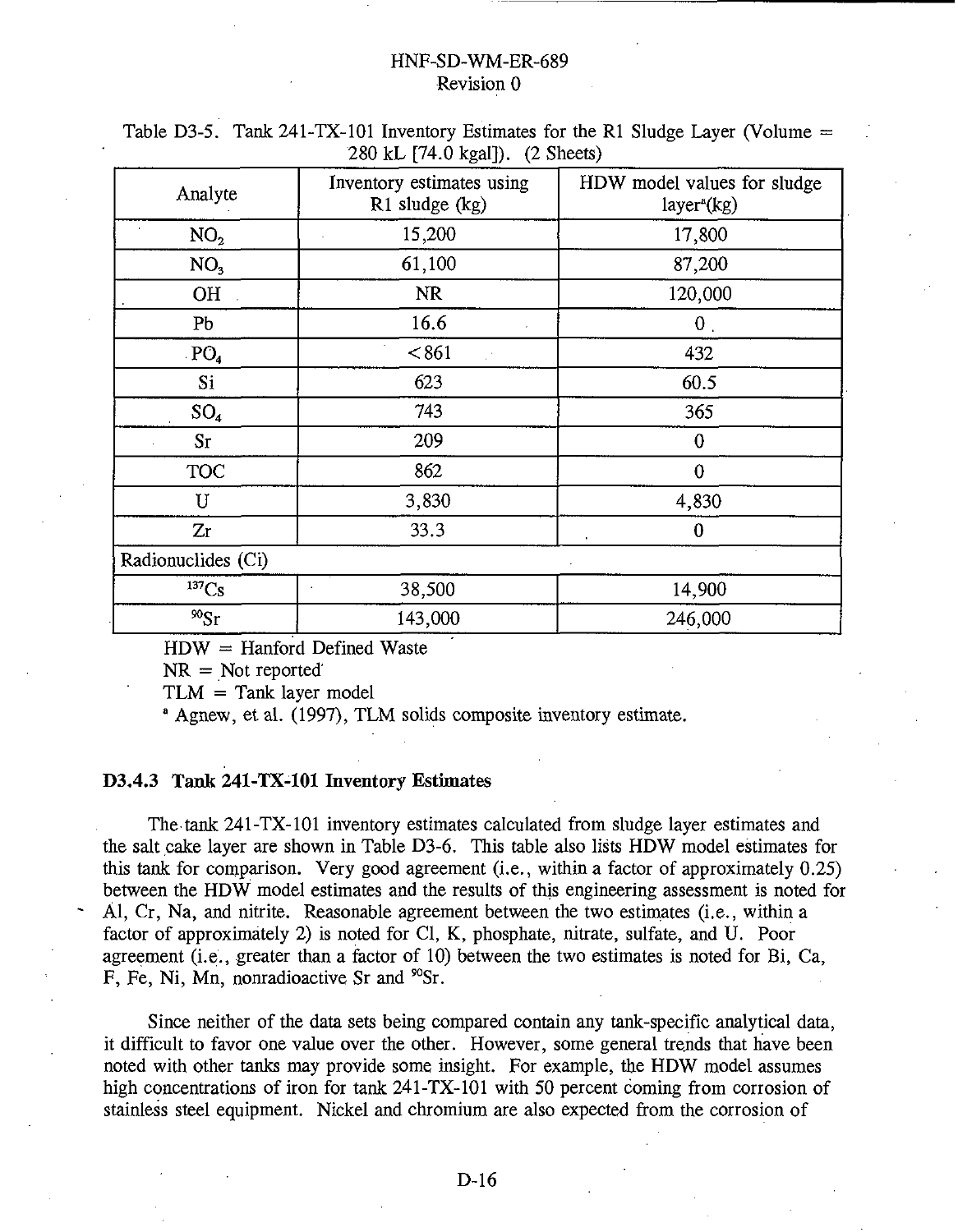stainless steel. However, the analytical data assessed in developing the Rl Sludge composition did not exhibit a correlation between Fe and Ni.

The high concentrations of manganese found in the Rl Sludge is believed to have come the use of permanganate in some of the REDOX flowsheets. However, Agnew et al. (1997) fail to include manganese in the model. Thus, the manganese values are much higher in the engineering assessment than in the HDW model.

Until analytical results are available from samples taken from 241-TX-lOl, resolution of differences between the estimates is not possible.

| Analyte         | Inventory<br>estimates for<br>R1 sludge layer<br>(kg) | Inventory<br>estimates for<br>T2SltCk<br>layer (kg) | Engineering<br>assessment-based<br>tank inventory<br>estimates <sup>a</sup><br>(kg) | HDW model tank<br>inventory<br>estimates <sup>b</sup><br>(kg) |
|-----------------|-------------------------------------------------------|-----------------------------------------------------|-------------------------------------------------------------------------------------|---------------------------------------------------------------|
| Al              | 49,900                                                | 2,300                                               | 52,200                                                                              | 52,600                                                        |
| Bi              | < 21.0                                                | < 5.9                                               | $27$                                                                                | 8.29                                                          |
| Ca              | 134                                                   | 24.9                                                | 159                                                                                 | 2,480                                                         |
| C1              | 1,180                                                 | 438                                                 | 1,620                                                                               | 778                                                           |
| CO <sub>3</sub> | NR                                                    | 4,530                                               | 4,530                                                                               | 5,690                                                         |
| Cr              | 957                                                   | 110                                                 | 1,070                                                                               | 1,130                                                         |
| $\mathbf F$     | 59.8                                                  | < 161                                               | < 221                                                                               | 36.9                                                          |
| Fe              | 804                                                   | 61.6                                                | 866                                                                                 | 15,400                                                        |
| K               | 215                                                   | 142                                                 | .357                                                                                | 200                                                           |
| Mn              | 663                                                   | 19.8                                                | 683                                                                                 | 6.42                                                          |
| Na              | 48,800                                                | 17,600                                              | 66,400                                                                              | 61,800                                                        |
| Ni              | 58.8                                                  | 7.62                                                | 67                                                                                  | 823                                                           |
| NO <sub>2</sub> | 15,200                                                | 2,570                                               | 17,800                                                                              | 21,600                                                        |
| NO <sub>3</sub> | 61,100                                                | 25,700                                              | 86,800                                                                              | 97,300                                                        |
| Pb              | 16.6                                                  | < 12                                                | $29$                                                                                | 6.39                                                          |
| PO <sub>4</sub> | < 861                                                 | 641                                                 | < 1,500                                                                             | 691                                                           |
| Si              | 623                                                   | 14.0                                                | 637                                                                                 | 131                                                           |
| $SO_4$          | 743                                                   | 1,360                                               | 2,100                                                                               | 1,090                                                         |
| Sr              | 209                                                   | < 0.5                                               | 210                                                                                 | 0                                                             |

Table D3-6 . Tank 241-TX-lOl Inventory Estimates (Volume = 329 kL [87 kgal]).

(2 Sheets)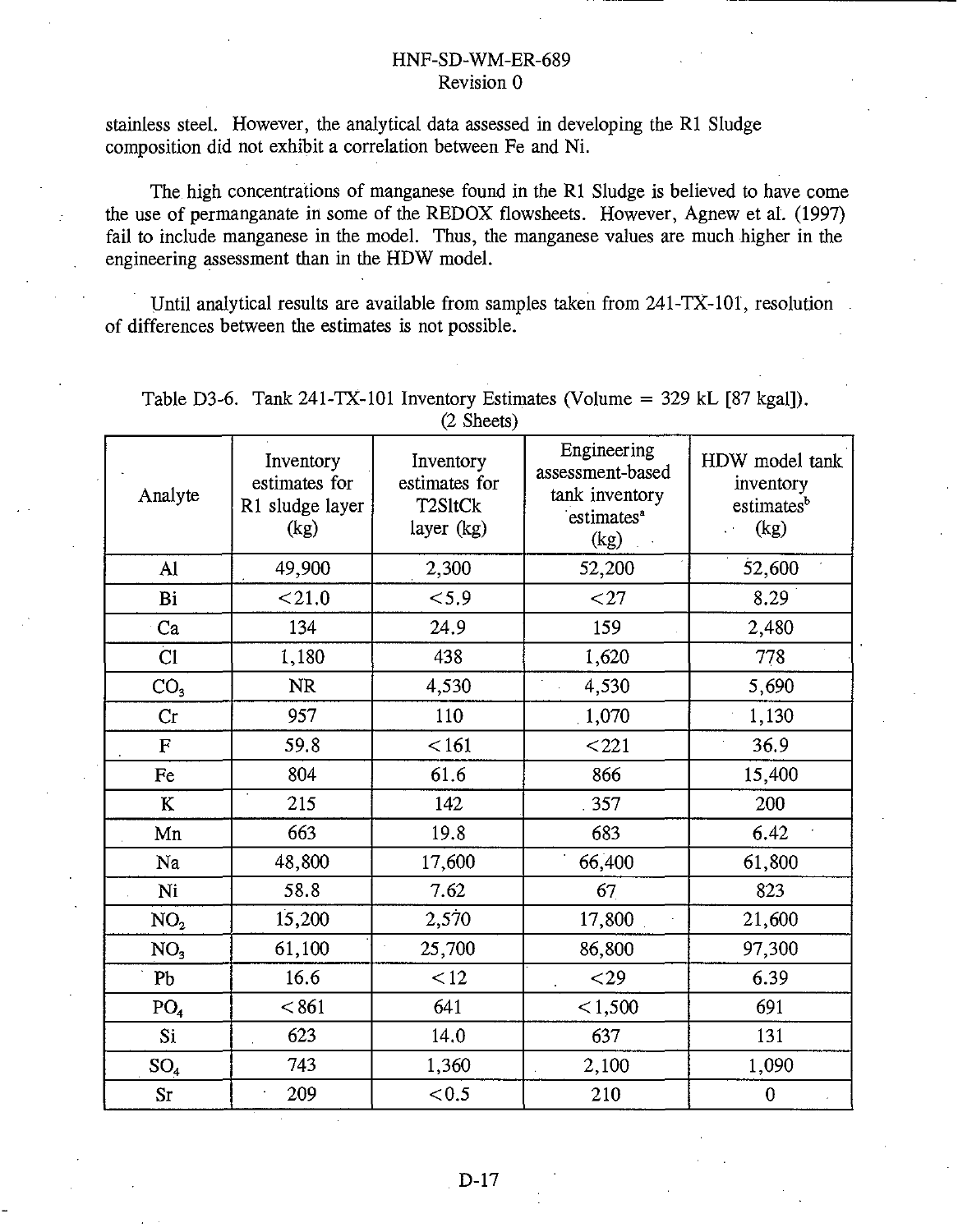| Analyte            | Inventory<br>estimates for<br>R1 sludge layer<br>(kg) | Inventory<br>estimates for<br>T <sub>2</sub> SltCk<br>layer (kg) | Engineering<br>assessment-based<br>tank inventory<br>estimates <sup>a</sup><br>(kg) | HDW model tank<br>inventory<br>estimates <sup>b</sup><br>(kg) |  |
|--------------------|-------------------------------------------------------|------------------------------------------------------------------|-------------------------------------------------------------------------------------|---------------------------------------------------------------|--|
| <b>TOC</b>         | 862                                                   | 770                                                              | 1,630                                                                               | 361                                                           |  |
| U                  | 3,830                                                 | < 32.5                                                           | < 3,860                                                                             | 4,910                                                         |  |
| Zr                 | 33.3                                                  | < 1.44                                                           | < 34.7                                                                              | 0.695                                                         |  |
| Radionuclides (Ci) |                                                       |                                                                  |                                                                                     |                                                               |  |
| 90 <sub>ST</sub>   | 93,700                                                | NR                                                               | 93,700                                                                              | 250,000                                                       |  |
| 137Cs              | 72,300                                                | 33,600                                                           | 106,000                                                                             | 24,100                                                        |  |

Table D3-6. Tank 241-TX-101 Inventory Estimates (Volume = 329 kL [87 kgal]). (2 Sheets)

HDW = Hanford Defined Waste

 $NR = Not$  reported

<sup>a</sup> Engineering assessment inventory estimates are the sum of R1 sludge and T2 salt cake estimates

 $<sup>b</sup>$  Agnew et al. (1997).</sup>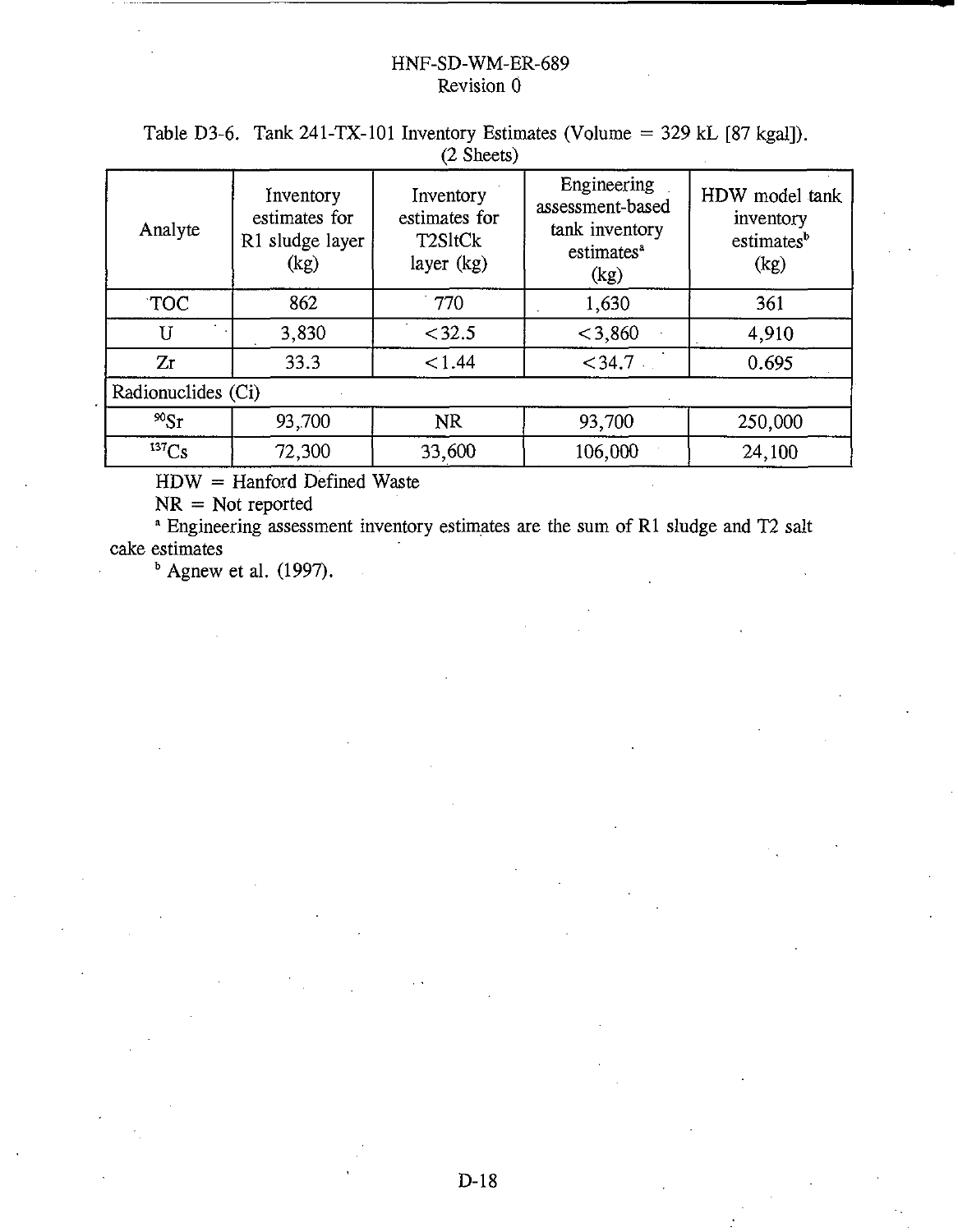## **D4.0 DEFINE THE BEST-BASIS AND ESTABLISH COMPONENT INVENTORIES**

Information about chemical, radiological, and/or physical properties is used to perform safety analyses, engineering evaluations, and risk assessment associated with waste management activities, as well as regulatory issues. These activities include overseeing tank farm operations and identifying, monitoring, and resolving safety issues associated with these operations and with the tank wastes. Disposal activities involve designing equipment, processing and facilities for retrieving wastes and processing them into a form that is suitable for long-term storage.

Chemical and radiological inventory information are generally derived using three approaches: (1) component inventories are estimated using results of sample analyses, (2) component inventories are estimated using the HDW Model based on process knowledge and historical information, or (3) a tank-specific process estimate is made based on process flowsheets, reactor fuel data, essential material usage, and other operating data. Not surprisingly, the information derived from these different approaches is often inconsistent.

An evaluation of available chemical information for tank 241-TX-101 was performed, including the following:

- An inventory estimate generated by the HDW model (Agnew et al. 1997)
- Evaluation of SMMT2 data from two U Farm tanks (241-U-102 [Hu et al. 1997] and 241-U-105 [Brown and Franklin 1996]) and older characterization data from 241-TX-116.
- Evaluation of R1 Sludge from TCRs from tanks 241-S-101 (Kruger et al. 1996), 241-S-104 (DiCenso et al. 1994), and 241-S-107 (Simpson et al. 1996).

Based on this engineering assessment, an engineering assessment-based inventory was developed for tank 241-TX-101 (for which sample information was not available). When available, the engineering assessment-based inventory was chosen as the best-basis inventory for the following reasons:

- No analytical data is available for tank 241-TX-101.
- No independent data are available to predict SMMT2 salt cake from process flowsheets or historical records.

For those analytes where no values could be calculated from the engineering assessment-based inventory the HDW model values were used. Best-basis tank inventory values are derived for 46 key radionuclides (as defined in Section 3.1 of Kupfer et al. 1997), all decayed to a common report date of January 1, 1994. Often, waste sample analyses have only reported <sup>90</sup>Sr, <sup>137</sup>Cs, <sup>239/240</sup>Pu, and total uranium or total beta and total alpha, while other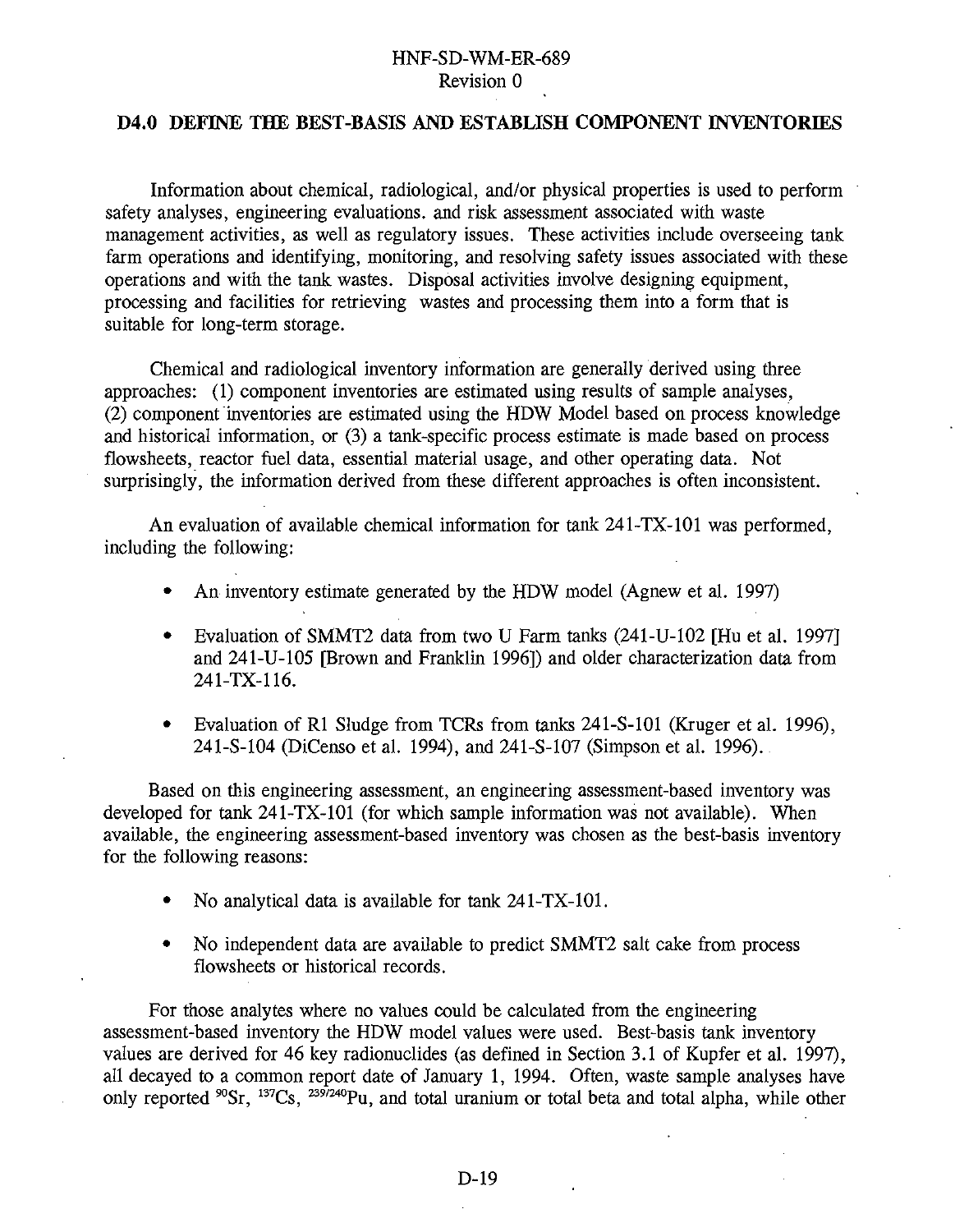key radionuclides such as <sup>60</sup>Co, <sup>99</sup>Tc, <sup>129</sup>I, <sup>154</sup>Eu, <sup>155</sup>Eu, and <sup>241</sup>Am, etc., have been infrequently reported. For this reason it has been necessary to derive most of the 46 key radionuclides by computer models. These models estimate radionuclide activity in batches of reactor fuel, account for the split of radionuclides to various separations plant waste streams, and track their movement with tank waste transactions. (These computer models are described in Kupfer et al. 1997, Section 6.1 and in Watrous and Wootan 1997.) Model generated values for radionuclides in any of 177 tanks are reported in the HDW Rev. 4 model results (Agnew et al. 1997). The best-basis value for any one analyte may be either a model result or a sample or engineering assessment-based result if available. (No attempt has been made to ratio or normalize model results for all 46 radionuclides when values for measured radionuclides disagree with the model.) For a discussion of typical error between model derived values and sample derived values, see Kupfer et al. 1997, Section 6.1.10.

Best-basis tables for chemicals and only four radionuclides  $(^{90}Sr, <sup>137</sup>Cs, Pu, and U)$ .were being generated in 1996, using values derived from an earlier version (Rev. 3) of the HDW model. When values for all 46 radionuclides became available in Rev. 4 of the HDW model, they were merged with draft best-basis chemical inventory documents. Defined scope of work in FY 1997 did not permit Rev. 3 chemical values to be updated to Rev. 4 chemical values.

Once the best-basis inventories were determined, the hydroxide inventory was calculated by performing a charge balance with the valences of other analytes. In some cases, this approach requires that other analyte (e.g., sodium or nitrate) inventories be adjusted to achieve the charge balance. During such adjustments, the number of significant figures is not increased. This charge balance approach is consistent with that used by Agnew et al. (1997).

Since no post-1989 analytical data were available from this tank or any other tank with similar wastes within the TX Tank Farm, the reliability of these estimates (in either this engineering assessment or the HDW model inventory estimates) are suspect. Substantial uncertainty exists with regard to these estimates.

The best-basis values are listed in Tables D4-1 and D4-2. The inventory values reported in Tables D4-1 and D4-2 are subject to change. Refer to the Tank Characterization Database (TCD) for the most current inventory values.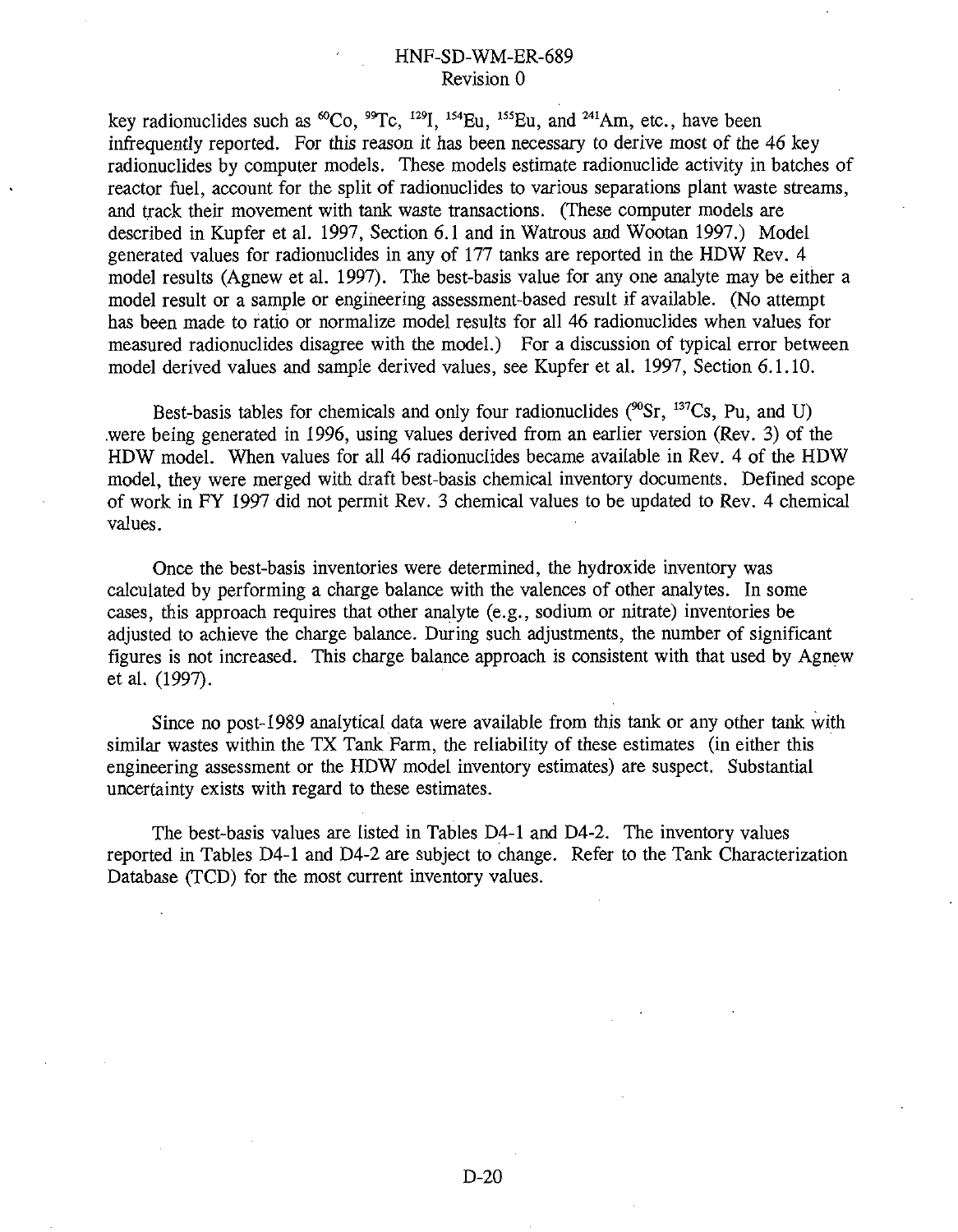| Analyte                | Total<br>inventory<br>(kg) | <b>Basis</b><br>$(S, M, or E)^1$ | Comment                     |
|------------------------|----------------------------|----------------------------------|-----------------------------|
| Al                     | 52,200                     | E                                | J.                          |
| Bi                     | 8.29                       | M<br>ä,                          |                             |
| Ca                     | 159                        | E                                | $\epsilon$                  |
| C1                     | 1,620                      | Ë                                |                             |
| TIC as CO <sub>3</sub> | 4,530                      | E                                |                             |
| Cr                     | 1,070                      | E                                |                             |
| $\overline{F}$         | < 221                      | E                                |                             |
| Fe                     | 866                        | E                                | U Farm estimate used for Fe |
| Hg                     | 0.0559                     | M                                |                             |
| $\bf K$                | 357                        | $\epsilon$<br>E                  |                             |
| La                     | 0.127                      | M                                |                             |
| Mn                     | 683                        | E                                |                             |
| Na                     | 66,400                     | E                                | $\mathcal{L}$               |
| N <sub>i</sub>         | 67                         | E                                |                             |
| NO <sub>2</sub>        | 17,800                     | E                                |                             |
| NO <sub>3</sub>        | 86,800                     | Е                                |                             |
| $OH_{\text{TOIAL}}$    | 116,000                    | $\mathbf C$                      |                             |
| Pb                     | $29$                       | E                                |                             |
| PO <sub>4</sub>        | < 1,500                    | E                                |                             |
| Si                     | 637                        | E                                |                             |
| SO <sub>4</sub>        | 2,100                      | $\mathbf E$                      |                             |
| <b>Sr</b>              | 210                        | $\mathbf E$                      |                             |
| <b>TOC</b>             | 1,630                      | $\overline{E}$                   |                             |
| $U_{\text{tot}}$       | $<$ 3,860                  | E                                |                             |
| Zr                     | 0.695                      | $\mathbf M$                      |                             |

## Table D4-1 . Best-Basis Inventory Estimates for Nonradioactive Components in Tank 241-TX-101 (Effective May 31, 1997).

 $^1S =$  Sample-based

M = Hanford Defined Waste model-based, Agnew et al. (1997)

 $E =$  Engineering assessment-based

 $C =$  Calculated by charge balance; includes oxides as hydroxides, not including  $CO_3$ ,  $NO_2$ ,  $NO_3$ ,  $PO_4$ ,  $SO_4$ , and  $SiO_3$ .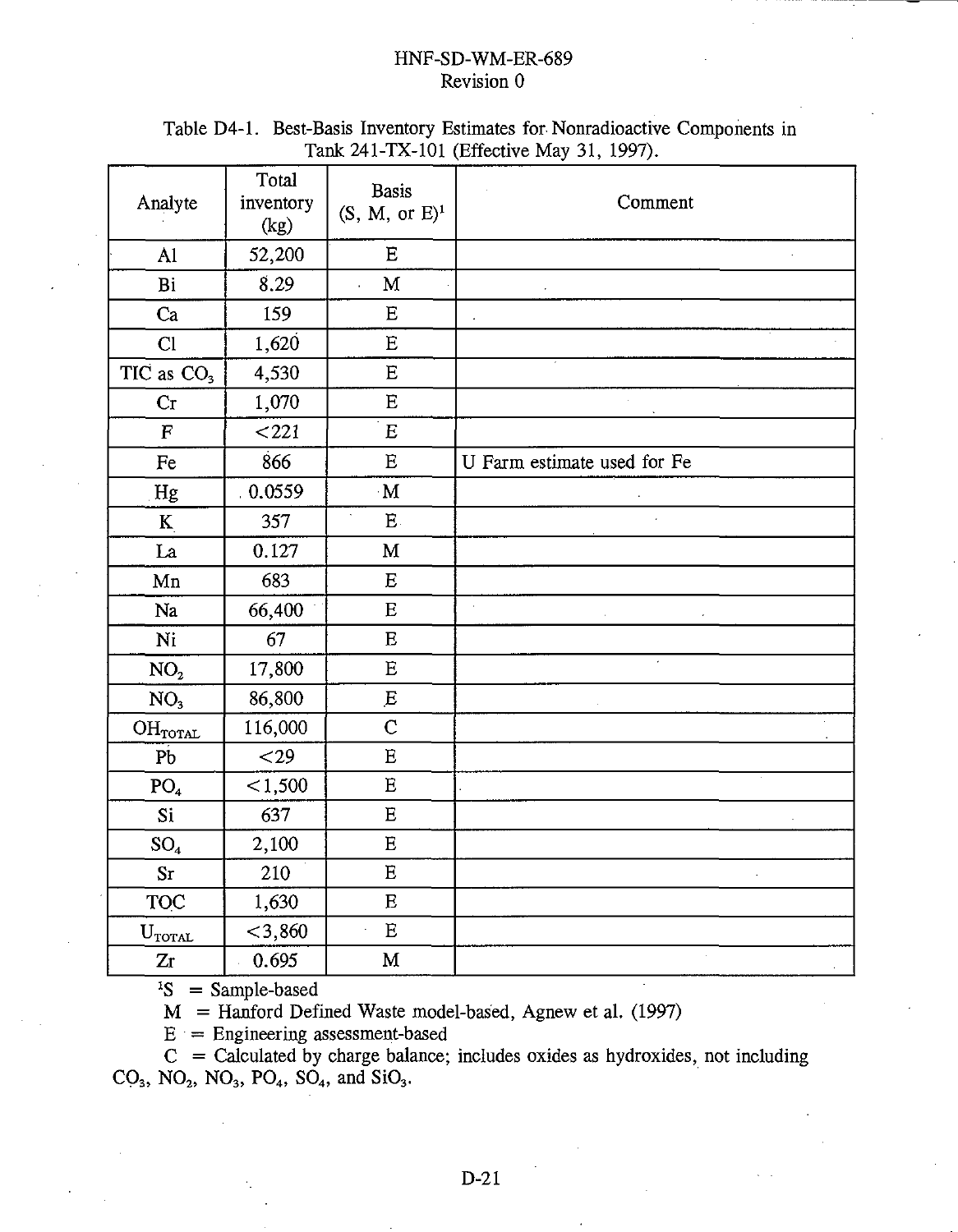| Table D4-2. Best-Basis Inventory Estimates for Radioactive Components in        |  |  |  |  |  |
|---------------------------------------------------------------------------------|--|--|--|--|--|
| Tank 241-TX-101 Decayed to January 1, 1994 (Effective May 31, 1997). (2 Sheets) |  |  |  |  |  |

| Analyte                  | Total<br>inventory<br>(Ci) | <b>Basis</b><br>$(S, M, or E)^1$ | Comment                         |
|--------------------------|----------------------------|----------------------------------|---------------------------------|
| $\rm ^3H$                | 16.1<br>$\mathbb{R}^2$     | M                                |                                 |
| $^{14}$ C                | 1.8                        | M                                |                                 |
| $59$ Ni                  | 4.01                       | M                                | $\ddot{\phantom{0}}$            |
| $\overline{\infty}_{Co}$ | 1.51                       | M                                |                                 |
| ${}^{63}$ Ni             | 375                        | M                                |                                 |
| $79$ Se                  | 0.245                      | M                                |                                 |
| $^{90}Sr$                | 143,000                    | M                                |                                 |
| $\boldsymbol{^{90}Y}$    | 143,000                    | M                                |                                 |
| $^{93}Zr$                | 1.18                       | M                                |                                 |
| $93m$ Nb                 | 0.914                      | $\mathbf M$                      |                                 |
| $^{99}$ Tc               | 12.5                       | ${\bf M}$                        |                                 |
| $106$ Ru                 | 2.24 E-04                  | M                                |                                 |
| 113mCd                   | 4.86                       | M                                |                                 |
| 125Sb                    | 5.78                       | M                                |                                 |
| $126$ Sn                 | 0.374                      | $\mathbf M$                      |                                 |
| $129$ <sup>T</sup>       | 0.0241                     | M                                |                                 |
| 134Cs                    | 0.0916                     | M                                |                                 |
| $^{137}\mathrm{Cs}$      | 72,100                     | Е                                |                                 |
| 137mBa                   | 68,100                     | E                                | Referenced to <sup>137</sup> Cs |
| $151$ Sm                 | 871                        | M                                |                                 |
| $152$ Eu                 | 1.98                       | M                                |                                 |
| $154$ Eu                 | 26.5                       | M                                |                                 |
| $155$ Eu                 | 95.3                       | M                                |                                 |
| $226$ Ra                 | 2.93 E-04                  | M                                |                                 |
| $\overline{^{227}}$ Ac   | 0.00130                    | M                                |                                 |
| 228Ra                    | 0.00420                    | M                                |                                 |
| $229$ Th                 | 9.90 E-05                  | M                                |                                 |
| $\mathrm{^{231}Pa}$      | 3.39 E-04                  | M                                |                                 |
| $232$ Th                 | 2.78 E-04                  | M                                |                                 |
| $\overline{^{232}U}$     | 0.0221                     | M                                |                                 |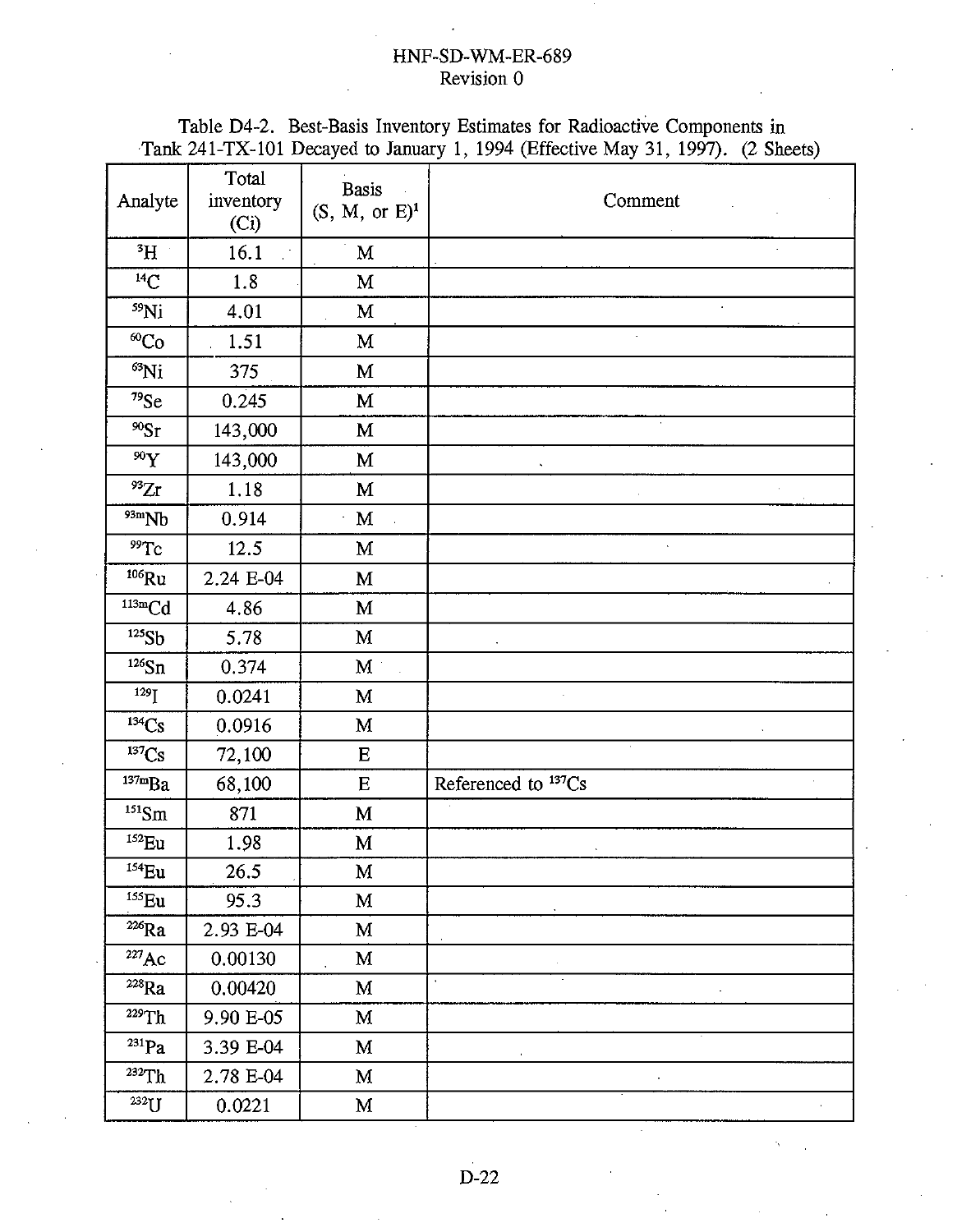| Table D4-2. Best-Basis Inventory Estimates for Radioactive Components in        |  |  |  |  |
|---------------------------------------------------------------------------------|--|--|--|--|
| Tank 241-TX-101 Decayed to January 1, 1994 (Effective May 31, 1997). (2 Sheets) |  |  |  |  |

| Analyte               | Total<br>inventory<br>(Ci) | <b>Basis</b><br>$(S, M, or E)^1$ | Comment           |
|-----------------------|----------------------------|----------------------------------|-------------------|
| $233$ U               | 0.0847                     | M<br>i.                          |                   |
| 234 <sub>LJ</sub>     | 1.62                       | M                                |                   |
| $235$ U               | 0.0727                     | M                                | $\bullet$         |
| $236$ U               | 0.0113                     | M<br>k.                          |                   |
| $237$ Np              | 0.0582                     | M                                |                   |
| $238$ Pu              | 1,80                       | M                                |                   |
| $238$ U               | 1.64                       | M                                |                   |
| $239$ Pu              | 232                        | M                                | ×.                |
| $240$ Pu              | 44.5                       | M                                |                   |
| $\overline{^{241}}Am$ | 115                        | M                                |                   |
| $^{241}Pu$            | 108                        | M                                | $\sim$<br>$\cdot$ |
| $242$ Cm              | 0.0475                     | M                                |                   |
| $242$ Pu              | 5.00 E-04                  | M                                |                   |
| $\overline{^{243}}Am$ | 8.68 E-05                  | М                                |                   |
| $243$ Cm              | 0.00143                    | M                                |                   |
| $244$ Cm              | 0.00520                    | M                                |                   |

 $S =$  Sample-based

M = Hanford Defined Waste model-based, Agnew et al. (1997)

E= Engineering assessment-based.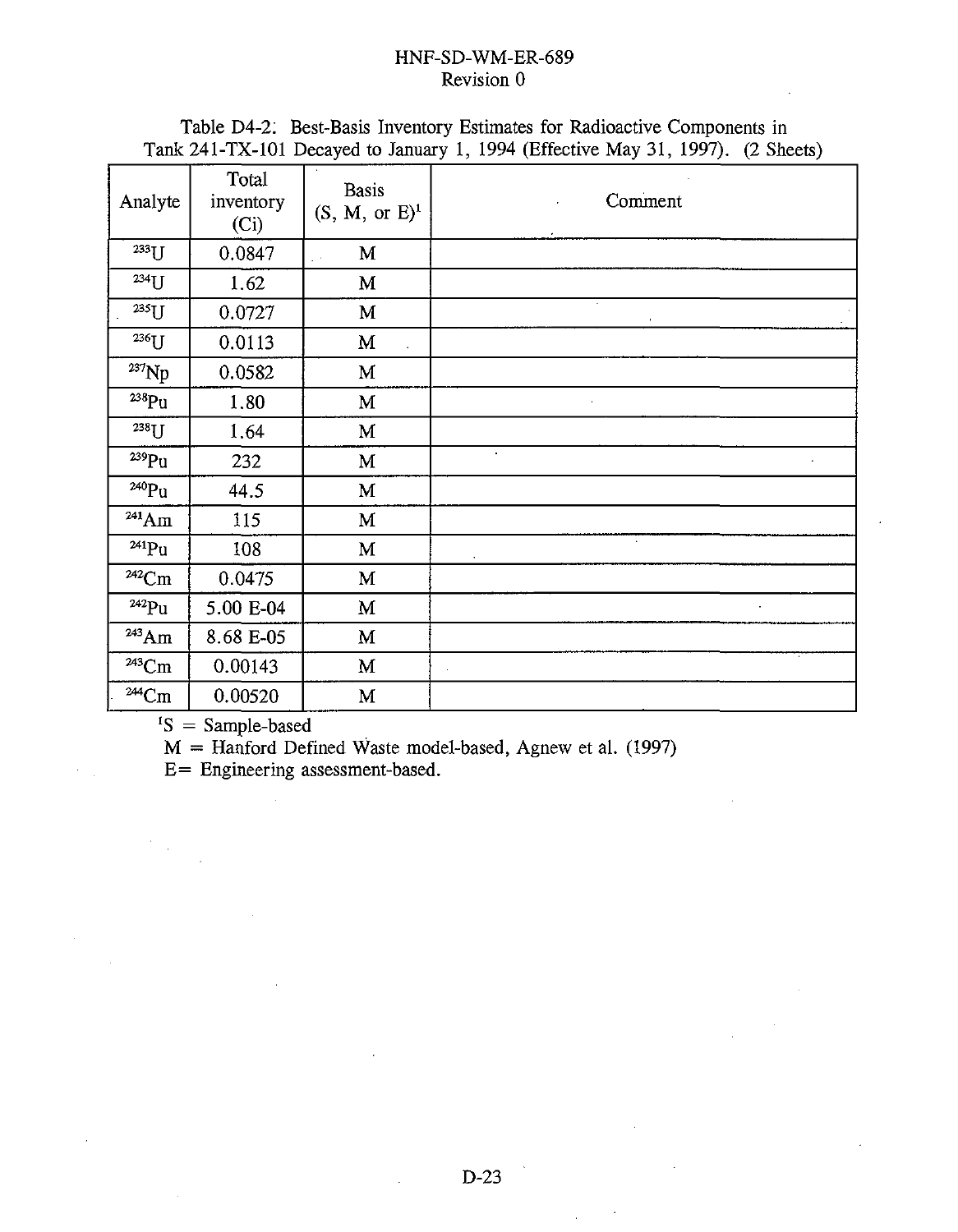This page intentionally left blank.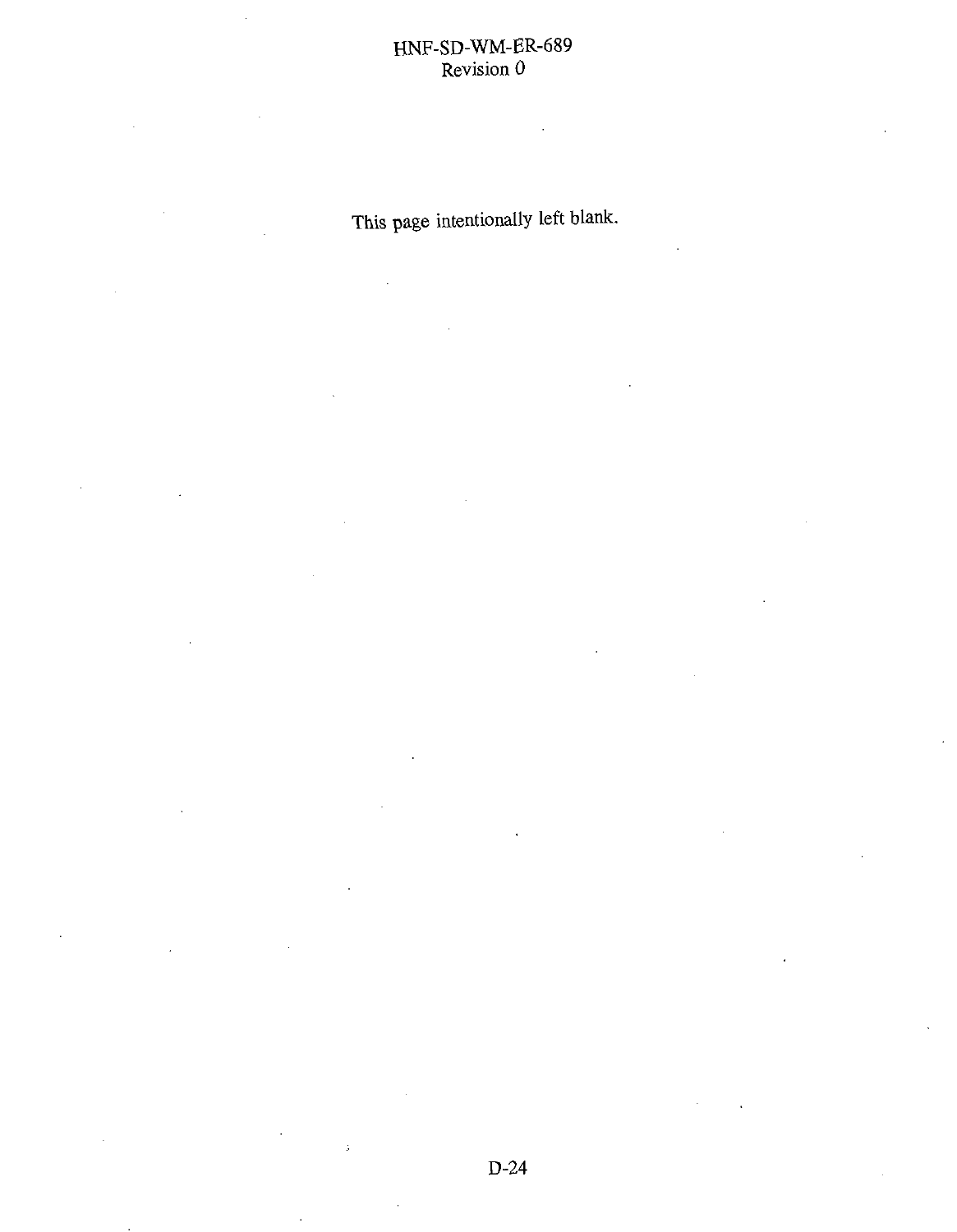#### **D5.0 APPENDIX D REFERENCES**

- Agnew, S. F., R. A. Corbin, T. B. Duran, and K. A. Jurgensen, T.P. Ortiz, and B. L. Young, 1995, *Waste Status and Transaction Record Summary (WSTRS, Rev. 2),* WHC-SD-WM-TI-615,-614,-669,-689, Rev. 2, Los Alamos National Laboratory, Los Alamos, New Mexico.
- Agnew, S. F., J. Boyer, R. A. Corbin, T. B. Duran, J. R. FitzPatrick, K. A. Jurgensen, T. P. Ortiz, and B. L. Young, 1997, *Hanford Tank Chemical and Radionuclide Inventories: HDW Model Rev. 4,* LA-UR-96-3860, Los Alamos National Laboratory, Los Alamos, New Mexico.
- Brevick, C. H., 1995, *Supporting Document for the Historical Tank Content Estimate for TX Tank Farm,* WHC-SD-WM-ER-321, Westinghouse Hanford Company, Richland, Washington.
- Brown, T. D. and J. D. Franklin, 1996, *Tank Characterization Report for Single-Shell Tank 241-U-105,* WHC-SD-WM-ER-617, Rev. 0, Westinghouse Hanford Company, Richland, Washington.
- DiCenso, A. T., L. C. Amato, J. D. Franklin, G. L. Nuttall, K. W. Johnson, P. Sathyanarayana, and B. C. Simpson, 1994, *Tank Characterization Report for Single-Shell Tank 241-S-104,* WHC-SD-WM-ER-370, Rev. 0, Westinghouse Hanford Company, Richland, Washington.
- Hanlon, B. M., 1996, *Waste Tank Summary Report for Month Ending June 30, 1996,* WHC-EP-0182-99, Westinghouse Hanford Company, Richland, Washington.
- Hill, J. G., G. S. Anderson, and B. C. Simpson, 1995, *The Sort on Radioactive Waste Type Model: A Method to Sort Single-shell Tanks into Characteristic Groups,* PNL-9814, Rev. 2, Pacific Northwest Laboratory, Richland, Washington.
- Hodgson, K. M, and M. D. LeClair, 1996, *Work Plan for Defining a Standard Inventory Estimate for Wastes Stored in Hanford Site Underground Tanks,* WHC-SD-WM-WP-311, Rev. 1, Lockheed Martin Hanford Corporation, Richland, Washington.
- Horton, J. E., 1977, *Physical and Chemical Characterization of 116-TX, Letter Report,* Atlantic Richfield Hanford Company, Richland, Washington.
- Hu, T. A., L. C. Amato, R. T. Winward, and R. D. Cromar, 1997, *Tank Characterization Report for Single-Shell Tank 241-U-102,* HNF-SD-WM-ER-618, Rev. 0, Lockheed Martin Hanford Corporation, Richland, Washington.